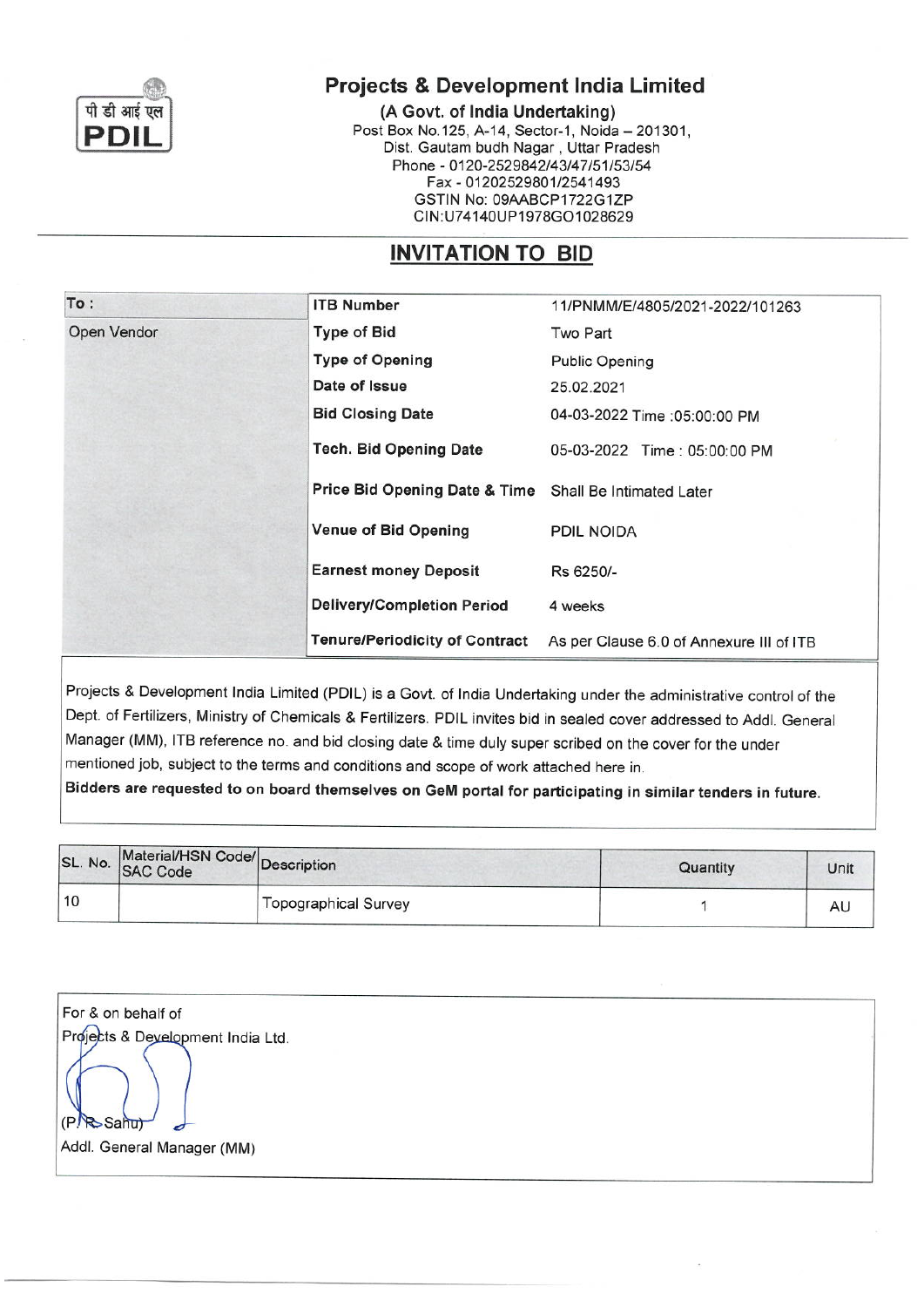## **LIST OF CONTENTS**

| SI. No. | <b>Description</b>                                  |
|---------|-----------------------------------------------------|
| 1.      | Annexure I: Pre-Qualification Criteria              |
| 2.      | Annexure II: Instruction to Bidders                 |
| 3.      | Annexure III : General Conditions of Contract (GCC) |
| 4.      | Annexure IV : Check List                            |
| 5.      | Annexure V : Price Schedule                         |
| 6.      | Annexure VI: Format of details of payment           |
| 7.      | Annexure VII : Declaration                          |
| 8.      | Annexure VIII : Scope of Work                       |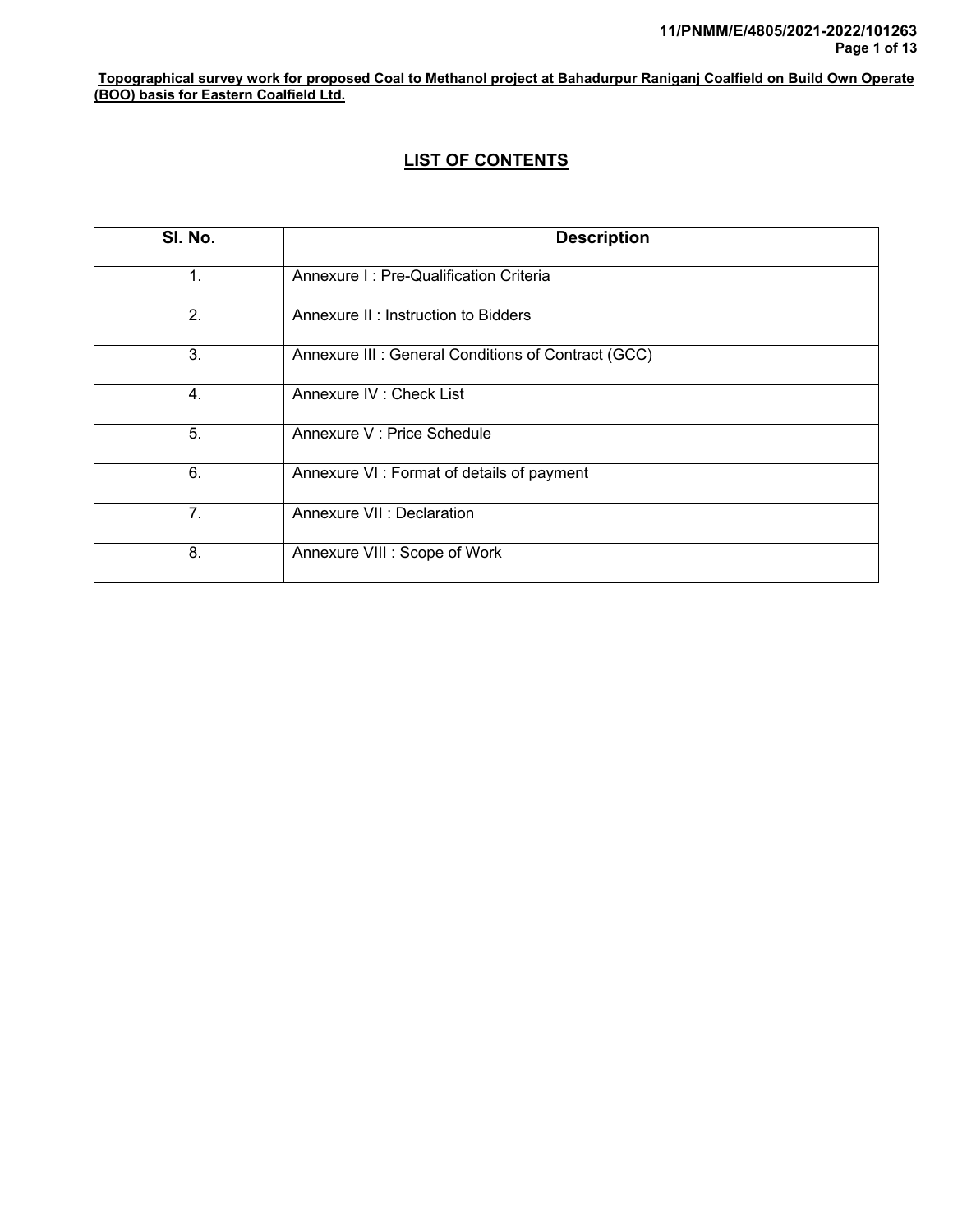### **ANNEXURE-I**

## **PRE QUALIFICATION CRITERIA (PQC)**

The bidder should have satisfactorily completed similar works\* during the last 07 (seven) years ending last day of the month previous to the one on which NIT is invited, which should be either of the following.

One similar completed work costing not less than the amount equal to INR 4,00,000/-

### OR

Two similar completed works each costing not less than the amount equal to INR 2,50,000/-

OR

Three similar completed works each costing not less than the amount equal to INR 2,00,000/-

### **\*Definition of Similar Work: Topographical / Contour Survey Work.**

To meet the above criteria, Bidder shall submit copies of the following documents duly signed and stamped by the bidding company:

- 1. Work Order(W.O)/Contract
- 2. Completion Certificate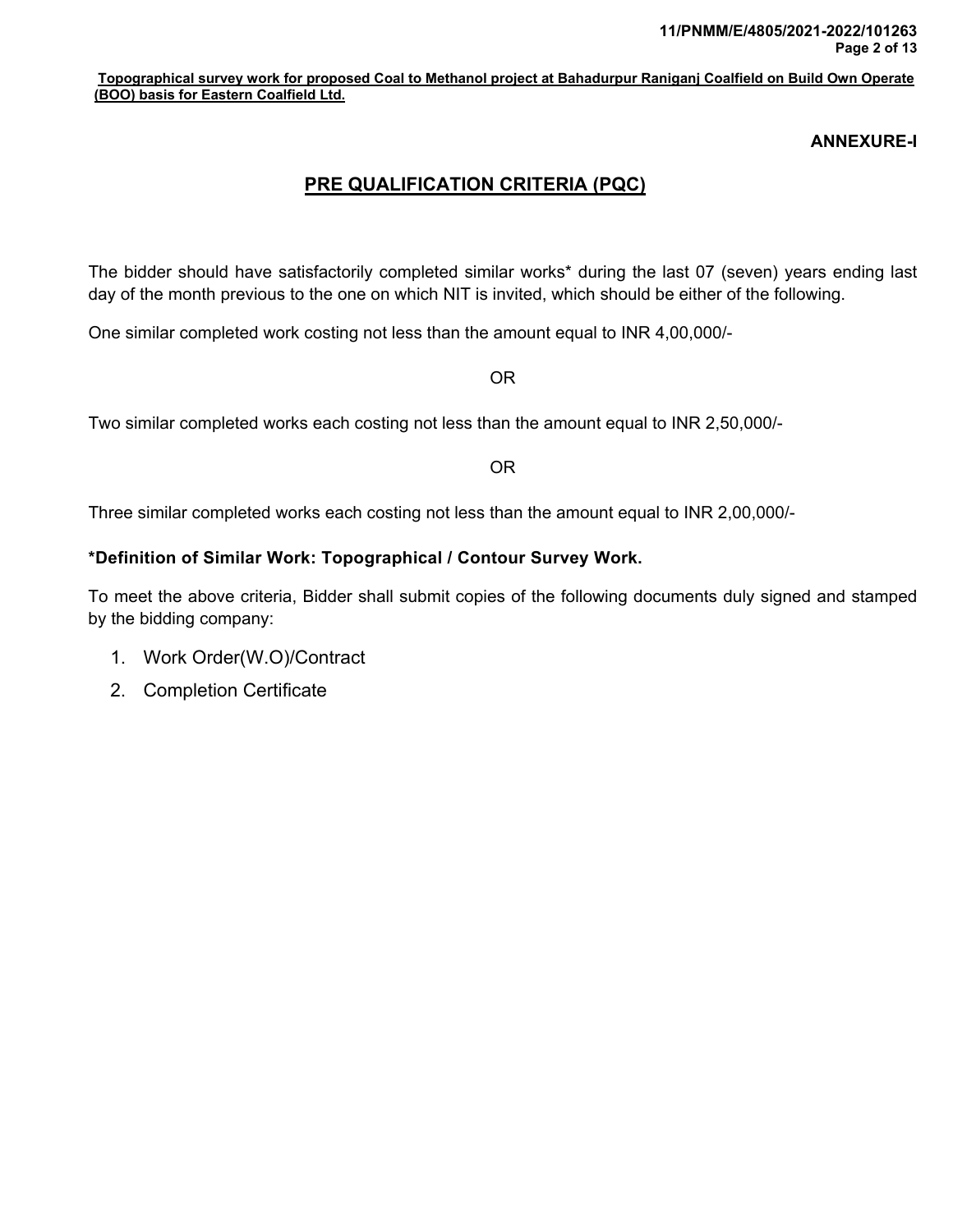### **ANNEXURE – II**

### **INSTRUCTION TO BIDDERS (e-PUBLISH)**

1.0 A bidder who meets the Pre-Qualification Criteria as per ITB and intents to quote against this ITB may download the bidding document from PDIL **website** *http://pdilin.com* OR Central Public Procurement Portal *https://***eprocure***.gov.i***n/cppp** and submit the Bid complete in all respects as per terms & conditions of contract on or before the bid closing date and time.

### 2.0 **Submission of Bids**:

Bidders are required to submit their bids under two (02) envelopes as below:

 **Envelope A: Un-priced Technical and Commercial Bid** along with the following documents (photocopies) shall be in this envelope:

- i. Documents in support of 'Pre-Qualification Criteria for Bidders" indicated in Annexure-I of ITB as per the requirement.
- ii. Complete ITB documents duly signed & stamped in each page with "Deviations"/ "Exception" sheet (if any) and all Annexure duly filled in.
- iii. **Price Confirmation Copy**  A copy of Priced offer keeping price blank (hiding the price) and in place indicating "Quoted" or "√ ", as a confirmation of price quoted against the enquired item and all applicable Taxes & Duties, shall be submitted.
- iv. Copy of Check List enclosed duly filled by the bidder making all the points clear and not leaving any voids.
- v. Photo copy of PAN card.
- vi. A Copy of GST registration certificate
- vii. Any other document as per the requirement specified in the ITB.

### **Envelope B: Price Bid**

Price Schedule as per Annexure-V with quoted rates in Rs. and Taxes & Duties, as applicable, signed and stamped.

All the above envelopes should be super scribed with respective **Envelope no., ITB No.** and **closing date of the bid**. Both the (02) envelopes should be sealed and placed in a THIRD (03) envelope which should also be super scribed with our **ITB No**. and **closing date of the bid** and addressed to the under mentioned:

#### **Addl. General Manager (MM)**

Projects & Development India Limited PDIL Bhawan, A-14, Sector 1, Noida – 201 301, Gautam Budh Nagar (UP) Tel: 0120-2529842/43/47/51/91 (Extn. 344, 115),Fax: 0120 – 2529801 e-mail: prsahu@pdilin.com; anjali@pdilin.com; sushilkumar@pdilin.com;

### **3.0 Opening of Bids**

Bid opening will be Public. Envelope A only will be opened on Technical Bid Opening Date.

 Price Bids (Envelope B) of only those bidders will be opened which will be considered technically and commercially acceptable.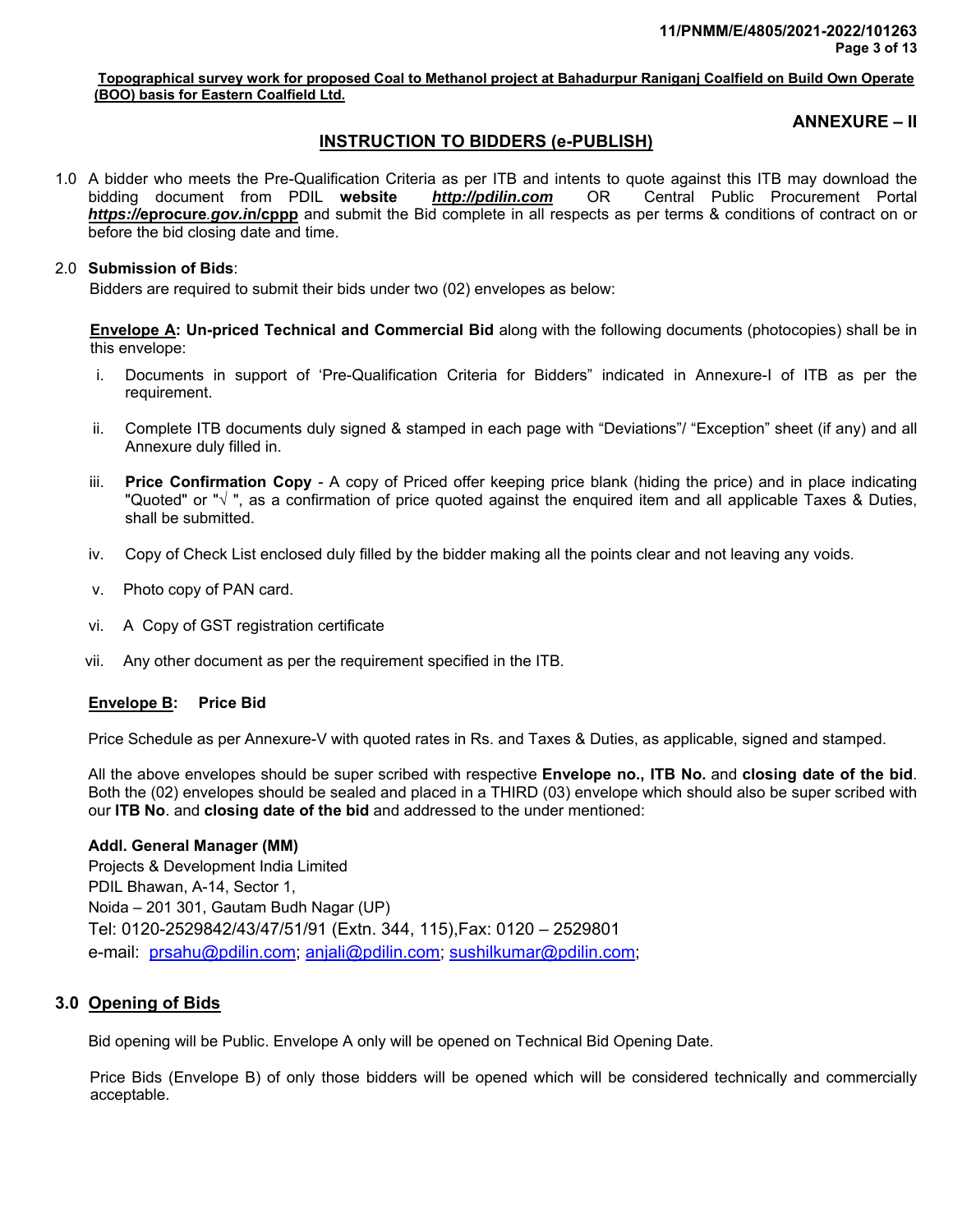### **4.0 Evaluation of Bids**

Bids shall be evaluated for Pre-Qualification Criteria (PQC) first and Techno-Commercial Bid Evaluation shall be carried out, only for those Bids which shall meet the Pre-Qualification Criteria (PQC).

 Bids shall be scrutinized on Techno-Commercial parameters. Bids having unacceptable deviation may be rejected at this stage. However, clarifications may be sought from bidder for any shortcoming found in their Bid at this stage.

The PRICE BID shall be opened only of those bidders who will be technically and commercially suitable.

### **5.0 Price Evaluation Criteria**

- 5.1 Price Evaluation of Bids shall be done considering the quoted prices by the bidder in the Price Schedule attached here as Annexure-V. The Insurance provider shall be selected for award of the Contract on the basis of their lowest (L1) rate. Incomplete Price Schedule may result into rejection of bid.
- 5.2 Public Procurement Policy For Micro & Small Enterprises (MSEs)-Order,2012: Purchase Preference Benefits under the Policy as per guideline issued by Ministry of MSME's Order dt.23.03.2012 issued vide Gazette Notification no.503 dt.26.03.2012 and related subsequent revision shall be applicable subject to submission of copy of valid/active Udyog Aadhaar Memorandum / Registration Certificate.
- 5.3 The enquired service is not splitable.
- 6.0 **Earnest Money Deposit (EMD) :** EMD of Rs 6250/-
- 6.1 . Earnest money deposit shall be submitted by way of Demand Draft/ Banker's Cheque only drawn on any Scheduled/ Nationalized Bank in favour of 'Projects & Development India Ltd'., Noida. Quotation/Bid without EMD may not be considered. **However, NSIC/MSE registered Companies are exempted from submission of EMD provided a valid Certificate in this regard is submitted.**
- 6.2 EMD shall be refunded:
	- To the unsuccessful bidders after acceptance of order by the successful bidder(s).
	- To the successful bidder(s) after deposition of Security money/ confirmation by the Bank of the Security cum Performance Guarantee submitted by bidder

No interest shall be payable on EMD.

- 6.3 EMD may be forfeited without prejudice to any other right or remedy of PDIL including but not limited to following circumstances:
	- a) If a bidder withdraws his bid during the period of bid validity specified by the bidder
		- OR
	- b) In the case of successful bidder, if the bidder fails to accept the order
- **OR** Service Service Service Service Service Service Service Service Service Service Service Service Service Service Service Service Service Service Service Service Service Service Service Service Service Service Service S c) If a bidder is found to have furnished Mis-representation or wrongful declaration/ presentation of qualifying data and other facts in their Bid.|

#### 7.0 **Validity of Bids**

 Prices quoted should remain valid for our acceptance for a minimum period of 90 days from the date of opening of technical bids. PDIL will not allow any revision in prices within validity period after sealed tender are opened.

8.0 If at any later date, it is found that documents, information and data submitted by the Bidder in the Bid, and based on which the Bidder has been considered eligible or successful or has been awarded the Contract is incorrect or false to the extent that had the correct or true information been made available to the OWNER at the time of Bid evaluation, the bid would have been declared ineligible or unsuccessful, the Bidder shall be forthwith disqualified or, as the case may be, the contract awarded based on such incorrect or false information shall be cancelled and the EMD/PBG/Security Deposit shall be liable to be forfeited.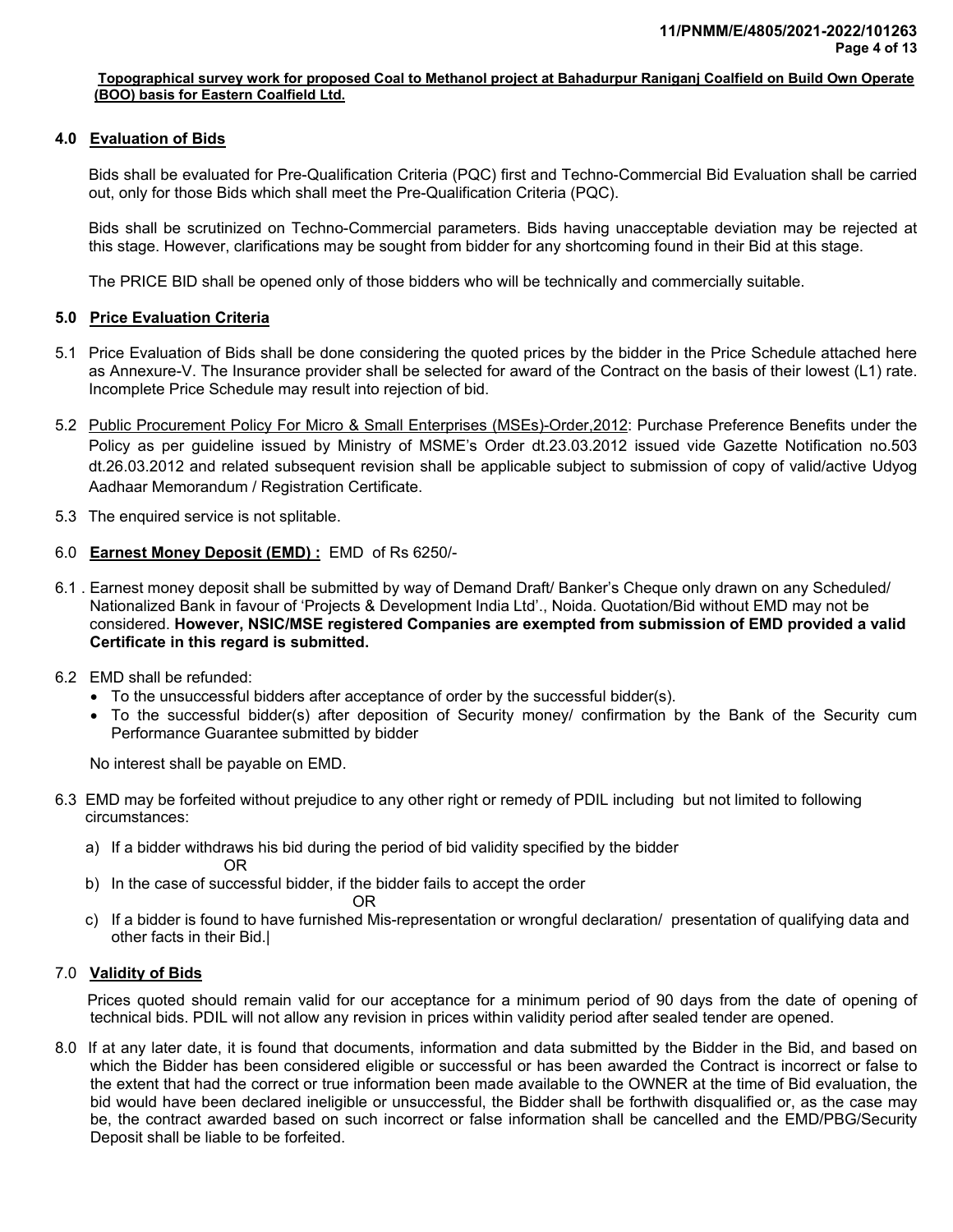- 9.0 Bidders are required to carefully go through the entire scope of ENQUIRY, terms and conditions, and other requirements before quoting. They should feel free to contact PDIL before submission of bid if they have any query on it. Once the bid is submitted, PDIL will presume that the bidder has understood thoroughly the Scope of Supply along with terms & conditions and all these are acceptable to them.
- 10.0 Bids shall be typed or written in indelible ink and must be free from corrections / erasing / overwriting etc. Any changes made must be authenticated with initial by the Bidder.
- 11.0 Bid shall be ideally in conformity to the Scope of supply/work along with all Terms & conditions, stipulated in the ENQUIRY. PDIL shall appreciate to receive a Bid having no deviation. However, under unavoidable circumstance, a Bidder may submit Deviations in a separate sheet, which PDIL at its own liberty may accept or reject. Deviations found elsewhere inside the Bid document shall not be considered. Deviations including condition(s), if any, found in the Price bid shall liable for rejection of a Bid in totality.
- 12.0 PDIL reserves the right to reject any or all the bids without assigning any reason whatsoever and does not bind itself to accept the lowest or any other bid. All bids in which any of the prescribed conditions are to be fulfilled or are incomplete in any respect are liable to be rejected. PDIL is at liberty to take any of the following actions in case of this ITB:
	- a) to cancel the tender without reference to the bidders.
	- b) to postpone the due date and time.
- 13.0 Bidders shall not be entitled to claim any costs, charges, expenses or incidentals for or in connection with the preparation and submission of their bids even though Project & development of India Limited may withdraw the enquiry/tender or reject all bids.
- 14.0 **SITE VISIT** If needed, Bidder may visit the site (Bahadurpur Raniganj Coalfield at Sonepur Bazari, West Bardhaman, West Bengal) for Eastern Coalfield Ltd. at its own expense, before quoting their rates. For site visit and any clarification please contact to: Shri R N Satyarthy CE(Civil) Projects & Development India Ltd. A-14, Sector-1, Noida-201301 Tel:0120-2529842- 353 (Extn), Fax:0120-2529801 E mail : rnsatyarthy@pdilin.com , ganeshch@pdilin.com .
- 15.0 Bids submitted thro' FAX and e-mail will not be accepted. No request from any bidder to PDIL to collect the bid from airlines, cargo agents etc. shall be entertained by PDIL.
- 16.0 PDIL reserve the rights to assess bidder's capability and capacity to perform the contract.
- 17.0 Bids must be submitted on or before the closing date and time physically in the bid box at the office of **Addl. General Manager & HOD (MM), Materials Management Department, Projects & Development India Ltd., PDIL Bhawan, A-14, Sector-1, Noida, Pin 201301, Gautam Budh Nagar (UP)** or by registered post/courier on the above address so as to reach well in advance of the closing date and time. Offers received late are liable for rejection & no complaint shall be entertained in this regard for any reason whatsoever including postal/courier delay.
- 18.0 To know more about PDIL, please visit our website http://www.pdilin.com.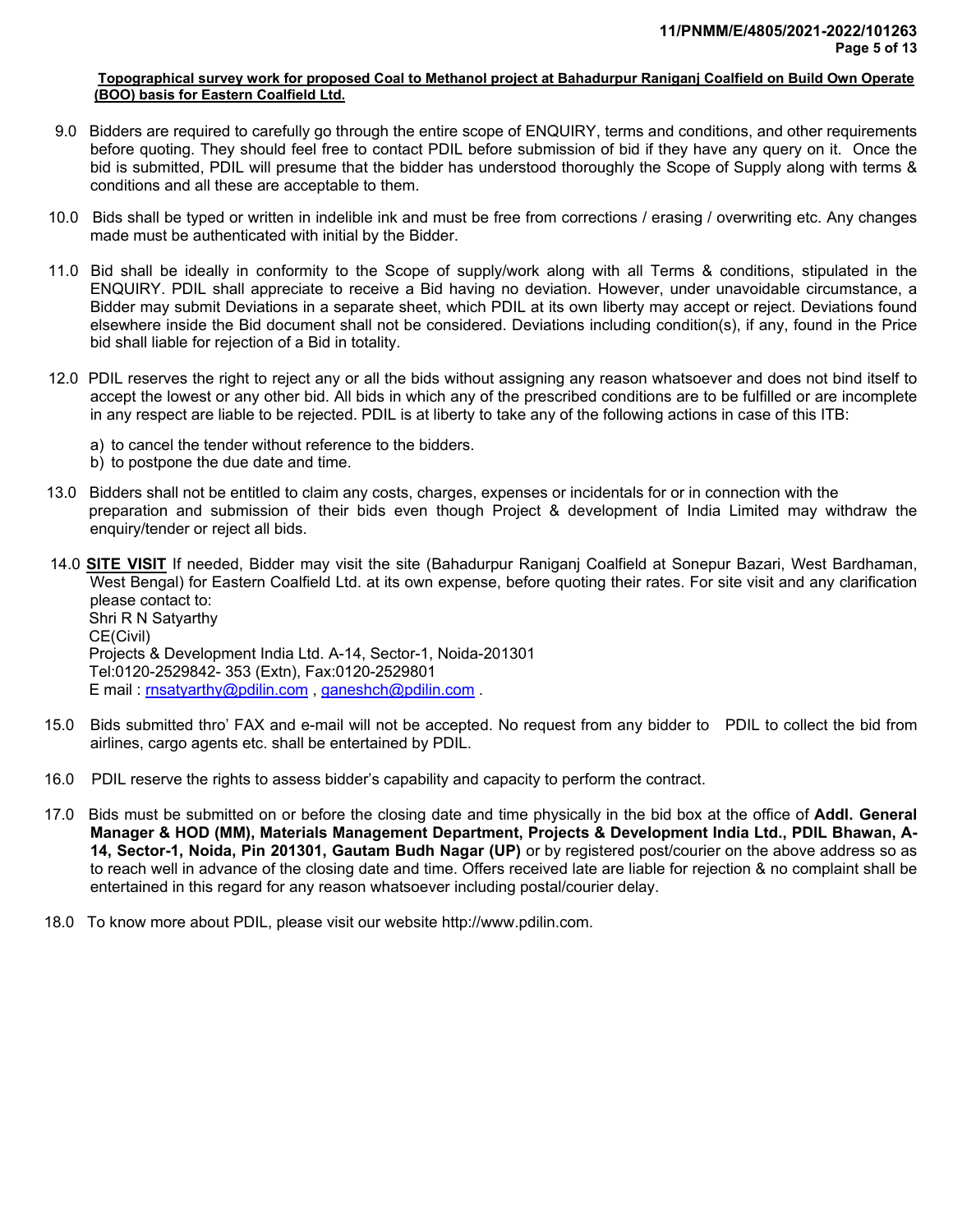### **ANNEXURE-III**

### **General Conditions Of Contract (GCC)**

#### **1.0 Scope of Contract**

The Scope of Contract/ Purchase Order (P.O), shall be as per 'Scope of Work' (**Annexure-VIII)** along with Price Schedule/SOR (**Annexure-V)** attached to the ITB, unless & otherwise it is modified, at subsequent stages of bidding.

### **2.0 Firm Price**

Price to be quoted shall be firm and subject to no escalation whatsoever during the contractual completion period including extended period, if any, except for any statutory variations i.e. change in the rate of tax & duty and/or inclusion of any new tax & duty.

Bid with variable price will not be accepted.

#### **3.0 Price Basis**

Duly executed at PDIL, Noida.

#### **4.0 Taxes and duties**

- **4.1** Goods & Service Tax (GST): GST shall be paid EXTRA as applicable as per GST law. Bidder shall clearly indicate the present applicable rate of GST in Percentage (%). However, Bidder shall indicate corresponding HSN / SAC Code in the check list and shall also enclose a copy of GST registration certificate along with the unpriced offer.
- **4.2** GST Rate as quoted by the bidder(s) in the "Price Schedule" (Annexure-V) shall be considered for price evaluation purpose. However, for ordering, GST Rate corresponding to the exact HSN/SAC code for the enquired item shall be considered. In case, the Lowest (L1) bidder has quoted lower rate of GST, same shall be adjusted in their quoted basic price in the Order. In no case, basic quoted price shall be increased.
- **4.3** Statutory variation in taxes and duties including imposition of any new tax & duty, within the scheduled Completion period, as per P.O, shall be paid at actual on production of documentary evidence.
- **5.0 Effective date of Contract/ P.O.** Shall be date of Award of LOI/PO.

#### **6.0 Period of Contract/Completion Time**

The Contract period shall be valid for a period of (06) six weeks from the effective date.

 **6.1 Contact Person/Operation of Contract** The contract shall be operated by CE (CIVIL), PDIL, NOIDA or his authorized representative at the following address. Shri R N Satyarthy

 CE(Civil) Projects & Development India Ltd. A-14, Sector-1, Noida-201301 Tel:0120-2529842- 353 (Extn), Fax:0120-2529801 E mail : rnsatyarthy@pdilin.com , ganeshch@pdilin.com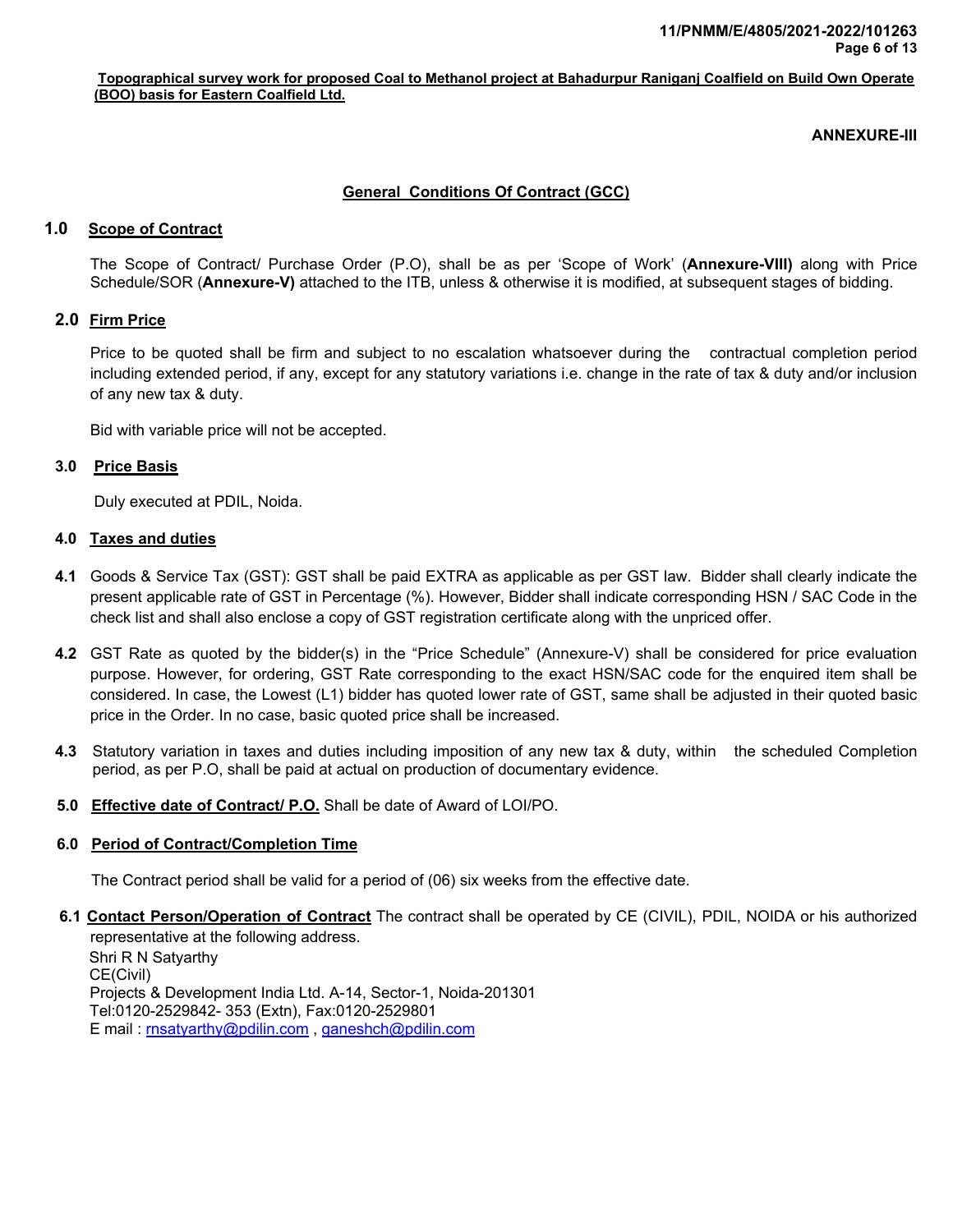### **7.0 Payment Terms**

 Payment for survey work shall be made on area basis as per Schedule of Rates, payment for grid pillars, boundary pillars and bench mark pillars shall be made on the unit basis as per Schedule of Rates. All connected works including supply of drawings and documents shall be considered as a part of total work. No other payment shall be made on any account.

 All payments will be made by account payee cheque or direct transfer in bank account through RTGS against receipt of Invoices certified by the Contract Operator or his authorized representative.

- **7.1** It may be noted that Government of India has implemented Trade Receivable Discounting System (TReDS) to address challenges faced by MSMEs in delayed payments (after receipt/acceptance of Material/Services) from Government buyers leading to shortfall of Working Capital. TReDS is an online electronic institutional mechanism for facilitating the financing of trade receivables of MSMEs through multiple financiers. PDIL has already been registered on the below mentioned TReDS platform :
	- $\triangleright$  M/s Receivable Exchange of India (RXIL), Mumbai

### **MSME vendors are requested to get themselves registered on the TReDS platform to avail the payment benefit in the event of order.**

#### **7.2 Tax deduction at source**

 Income tax, as applicable as per income tax act, shall be deducted at source from the Contractor's bills and a certificate towards this deduction shall be issued to the Contractor.

#### **8.0 Security Deposit**

Security Deposit for an amount equivalent to 3% of P.O. value shall be submitted within 15 days of issuance of P.O., in the form of Demand Draft (DD)/Banker's Cheque/Bank guarantee. The same shall be valid to cover delivery/ completion period plus warranty/guarantee period, if any.

 In the absence of submission of Security deposit, the equivalent amount after adjustment of EMD amt., if any, shall be adjusted from the bills

#### 9.0. **Price reduction clause**

In the event of delay in completion beyond contractual completion period, price reduction  $\omega$  0.5% per week or part thereof subject to maximum 5% of total P.O value shall be recovered from Contractor's bill(s

#### 10.0 **Termination**

 If the contractor breaches any terms of the contract including failure to perform service in time, it will amount to failure on the part of contractor. In this situation, PDIL reserves the right to terminate the contract at any time by giving 15 days notice.

 In the event of termination, the service provider shall refund the existing part of the insurance premium on pro-rata basis.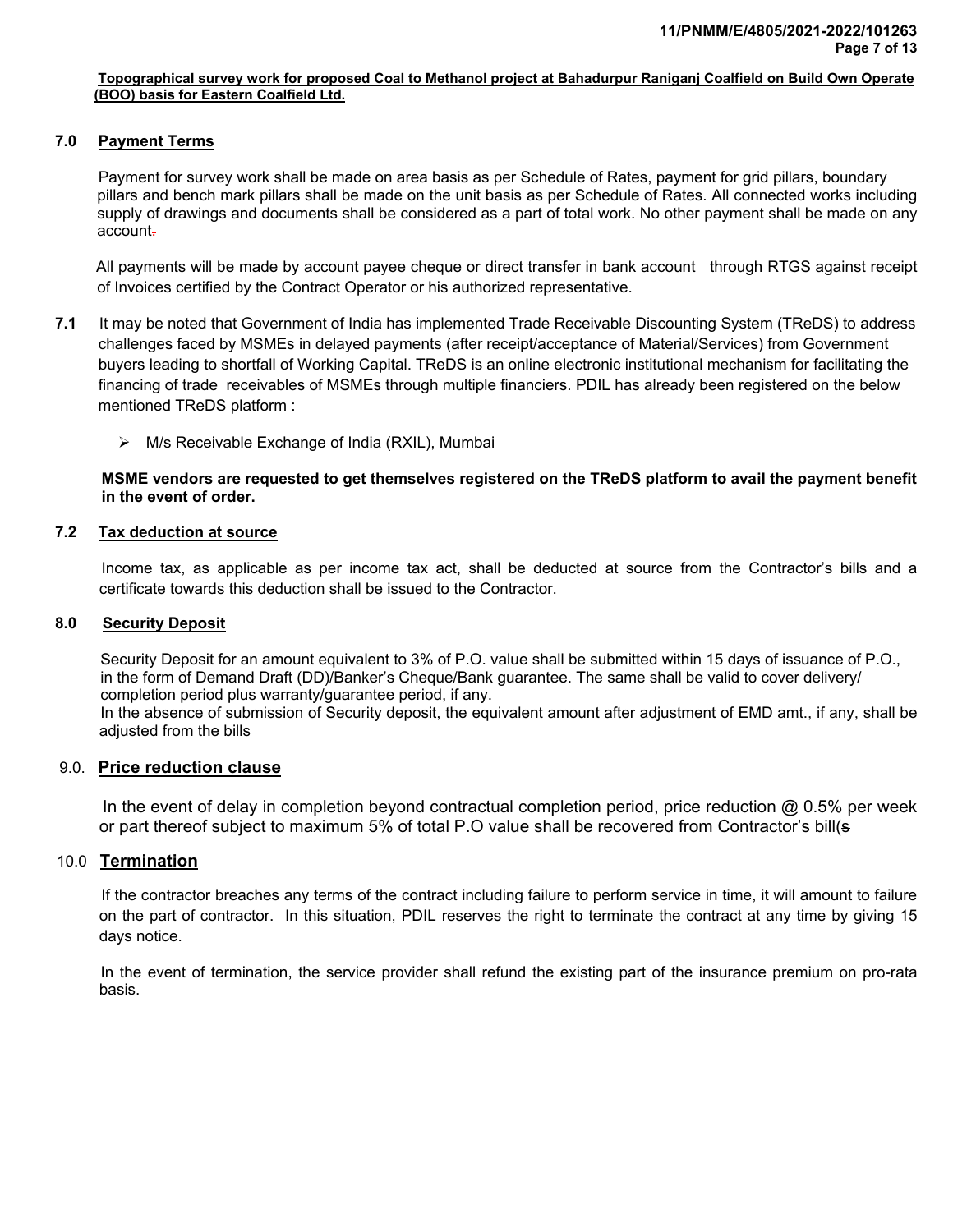### **11.0 Force Majeure**

 The act of God, epidemic, wars, revolution, and official strike shall be treated as force majeure condition. In event of occurrence of such condition neither party shall be responsible for delay in performance provided that it is notified within 07 days of its occurrence. The Contractor shall provide justification by documentation countersigned by the local chamber of commerce.

### **12.0 Arbitration**

 All cases of dispute arising during execution of contract shall be resolved by mutual discussion of parties operating the Contract. In the event of failure to do so, matter will be settled as per Arbitration and Conciliation Act, 1996, as amended from time to time.

 However, wherever applicable, in case of settlement of commercial disputes between PSEs inter SE and PSE(s) and Government Department(s), the same shall be settled through Permanent Machinery of Arbitrators (PMA) setup in the Department of Public Enterprises (DPEs) as per the following Clause:

 "In the event of any dispute or difference relating to the Interpretation and application of the provisions of the contracts, such dispute or difference shall be referred by either party for Arbitration to the sole Arbitrator in the Department of Public Enterprises to be nominated by the Secretary to the Government of India in-charge of the Department of Public Enterprises. The Arbitration and Conciliation Act, 1996 shall not be applicable to arbitration under this clause. The award of the Arbitrator shall be binding upon the parties to the dispute, provided, however, any party aggrieved by such award may make a further reference for setting aside or revision of the award to the Law Secretary, Department of Legal Affairs, Ministry of Law & Justice, Government of India. Upon such reference the dispute shall be decided by the Law Secretary or the Special Secretary/Additional Secretary, when so authorized by the Law Secretary, whose decision shall bind the Parties finally and conclusively. The Parties to the dispute will share equally the cost of arbitration as intimated by the Arbitrator".

 The performance under this contract, shall not stop for any reason, whatsoever, during the said dispute / proceedings, unless the service provider is specifically directed by PDIL to desist from working in this behalf.

#### **13.0 Jurisdiction**

 The Contract shall be deemed to have been entered into at Noida and all cases of action in relation to the Contract shall, therefore, be deemed to have been assigned within its jurisdiction for respective Unit/location.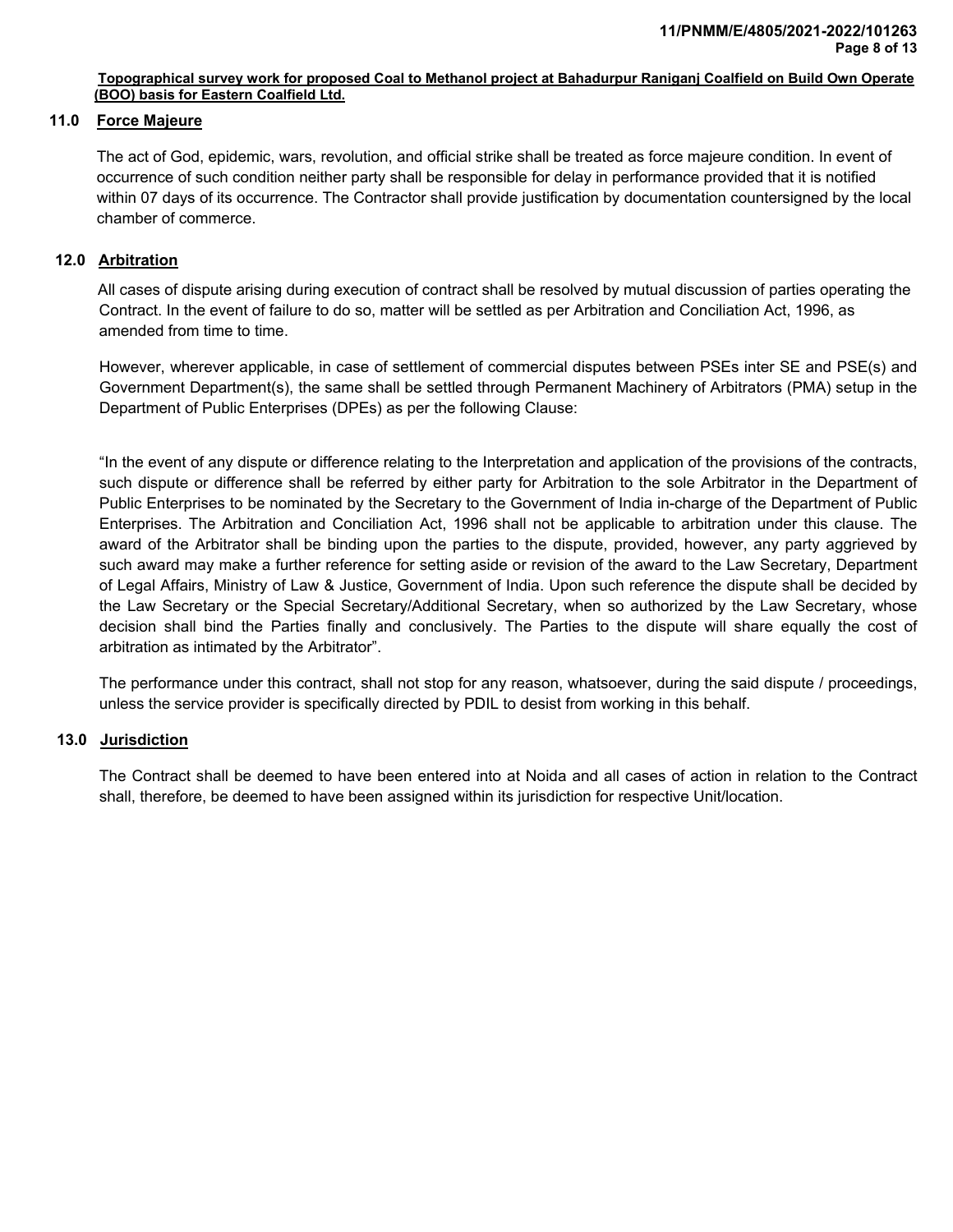### **ANNEXURE –IV**

### **Check List**

(Bidder must confirm point by point and strike out whichever is not applicable)

Name of Bidder**:** 

Offer No.:

| SL.     | <b>DESCRIPTION</b>                                                                                                                                                                                                | <b>ITB</b>         | <b>BIDDER'S</b> |
|---------|-------------------------------------------------------------------------------------------------------------------------------------------------------------------------------------------------------------------|--------------------|-----------------|
| NO.     |                                                                                                                                                                                                                   | <b>REQUIREMENT</b> | CONFIRMATION/   |
|         |                                                                                                                                                                                                                   |                    | ACCEPTANCE/     |
|         |                                                                                                                                                                                                                   |                    | <b>COMMENTS</b> |
| 1.0     | Price Basis: Firm. Duly executed at PDIL, Noida                                                                                                                                                                   | <b>TO CONFIRM</b>  |                 |
| 2.0     | Present applicable rate of GST (in %) is indicated separately in the                                                                                                                                              | <b>TO CONFIRM</b>  |                 |
|         | Price Schedule (SOR), in the space provided for.                                                                                                                                                                  |                    |                 |
| 3.0     | Completion Period: As per Clause 6.0 of GCC.                                                                                                                                                                      | <b>TO ACCEPT</b>   |                 |
| 4.0     | Validity: Shall be 90 days from date of opening of Technical Bid.                                                                                                                                                 | <b>TO CONFIRM</b>  |                 |
| 5.0     | (DULY SIGNED BY AUTORISED SIGNATORY & STAMPED) TO BE FURNISHED WITH<br><b>DOCUMENTS</b><br><b>ENVELOPE-1:</b>                                                                                                     |                    |                 |
| 5.1     | Relevant documents (copy duly signed and stamped) in support of                                                                                                                                                   | To Furnish         |                 |
|         | Bidder's Pre-Qualification Criteria (PQC) indicated in Annexure-I of                                                                                                                                              |                    |                 |
|         | ITB.                                                                                                                                                                                                              |                    |                 |
| 5.2     | Complete ITB documents duly signed & stamped on each page as a<br>token of acceptance of all terms and conditions of ITB.                                                                                         | To Furnish         |                 |
| 5.3     | Price Confirmation Copy: A copy of Priced offer (as uploaded by                                                                                                                                                   | To Furnish along   |                 |
|         | Bidder in the Portal), keeping price blank (hiding the price) and in                                                                                                                                              | with<br>technical  |                 |
|         | place indicating "Quoted" or $\sqrt{ }$ ", as a confirmation of price quoted                                                                                                                                      | Bid.               |                 |
|         | against the enquired item and GST.                                                                                                                                                                                |                    |                 |
| 6.0     | Photocopy of PAN Card                                                                                                                                                                                             | To Furnish         |                 |
| 7.0     | Format of Details for payment, all the details duly filled in                                                                                                                                                     | To Furnish         |                 |
|         | (Annexure-VI).                                                                                                                                                                                                    |                    |                 |
| 8.0     | Copy of GST Registration Certificate                                                                                                                                                                              | <b>To Furnish</b>  |                 |
|         |                                                                                                                                                                                                                   |                    |                 |
| 9.0     | Name, Designation, Telephone Nos., Fax No. & e-mail of Contact<br>Person for this Enquiry.                                                                                                                        |                    |                 |
| 10      | Whether the Company is registered as M S E (Micro & Small                                                                                                                                                         |                    |                 |
|         | Enterprises) if 'Yes', indicate the registration No. and enclose a copy of                                                                                                                                        |                    |                 |
|         | Registration Certificate.<br>(YES / NO.)                                                                                                                                                                          |                    |                 |
| 10 a.   | Whether the M S E Company is owned by SC / ST (YES / NO.)                                                                                                                                                         |                    |                 |
| $10b$ . | Whether the M S E Company is owned by Woman (YES / NO.)                                                                                                                                                           |                    |                 |
| 11.     | HSN/SAC Code (Bidder to indicate)                                                                                                                                                                                 |                    |                 |
| 12.     | Confirmation of Acceptance to all Terms and Conditions of the Tender<br>Document in totality.                                                                                                                     |                    |                 |
|         |                                                                                                                                                                                                                   |                    |                 |
|         | It is confirmed that in case any of the terms and conditions mentioned in this summary are at variance with those indicated<br>anywhere else in our offer, the condition indicated in this summary shall prevail. |                    |                 |
|         |                                                                                                                                                                                                                   |                    |                 |

 **Note:** Bidder must ensure that all the above information and documents (duly signed and stamped) are furnished along with the Technical Bid.

Signature of Bidder: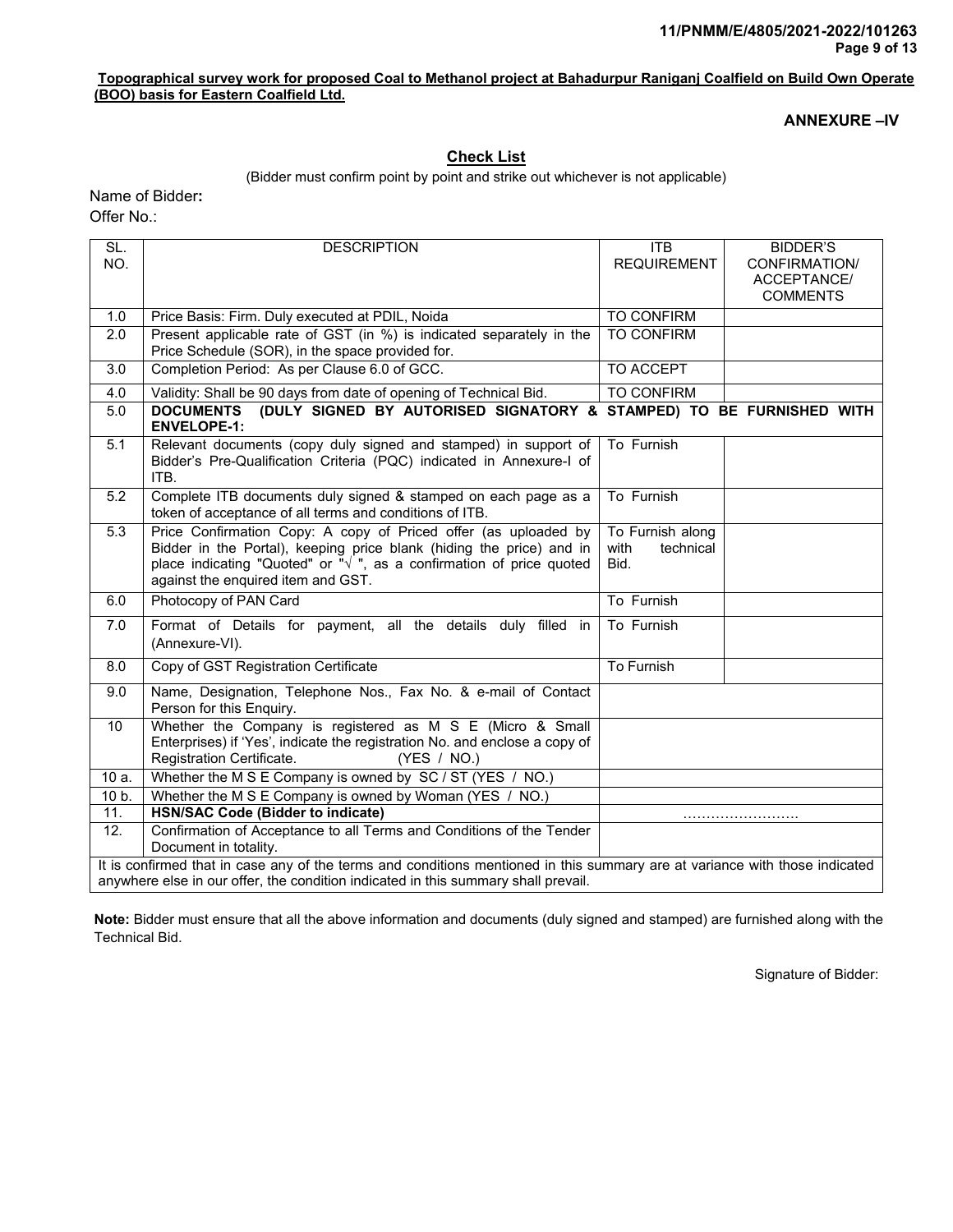### **Annexure-V**

### **SCHEDULE OF RATES FOR TOPOGRAPHICAL & CONTOUR SURVEY WORK**

| L       | $\mathbf{II}$ | Ш                                                                                                                                                                                                                                                                                                                                                                                                                                                                                                                                                                                                                                                                                                                                                                                                                                                                                                                                                                                             | IV          | $\mathsf{V}$ | VI               | $VII = V X VI$              |
|---------|---------------|-----------------------------------------------------------------------------------------------------------------------------------------------------------------------------------------------------------------------------------------------------------------------------------------------------------------------------------------------------------------------------------------------------------------------------------------------------------------------------------------------------------------------------------------------------------------------------------------------------------------------------------------------------------------------------------------------------------------------------------------------------------------------------------------------------------------------------------------------------------------------------------------------------------------------------------------------------------------------------------------------|-------------|--------------|------------------|-----------------------------|
| SI. No. | Code No.      | <b>Description of Items</b>                                                                                                                                                                                                                                                                                                                                                                                                                                                                                                                                                                                                                                                                                                                                                                                                                                                                                                                                                                   | <b>Unit</b> | Qty.         | <b>Unit Rate</b> | <b>Total Price</b><br>(Rs.) |
| 1       | $LS - 01$     | Conducting<br>topographical<br>survey in the<br>specified area and plotting the same in a scale<br>of 1: 1000, indicating all permanent features<br>like Railway lines, Highways, Roads, Rivers,<br>nallahs, lakes, ponds, culverts, existing plant<br>structures, transmission lines,<br>telegraphs,<br>telephones and electric poles, cross drainage<br>works etc. and plotting the same in a scale of 1 :<br>1000<br>showing true<br>North including<br>establishing survey reference stations including<br>supply<br>of<br>all<br>equipments,<br>instruments,<br>personnel, labours, etc., required to complete<br>the work in all respects as per enclosed tender<br>drawings, scope of work, specifications<br>and<br>direction of Engineer - in - Charge.                                                                                                                                                                                                                              | Acre        | 250          |                  |                             |
| 2       | $LS - 02$     | Carrying out spot leveling with respect to known<br>reference such as Survey of India / PWD Bench<br>Mark etc. for giving spot levels in a grid of 20<br>meters both ways and plotting / developing<br>contour maps in scale of 1:1000 with contour<br>lines at a contour interval of 0.500 meter,<br>showing<br>North including establishing<br>true<br>reference stations and<br>survey<br>supply<br>ot<br>equipments, instruments, personnel, labours,<br>etc., required to complete the work in all<br>respects as per drawings, specifications and<br>directions of Engineer - in - Charge.                                                                                                                                                                                                                                                                                                                                                                                              | Acre        | 250          |                  |                             |
| 3       | $LS - 03$     | Providing and constructing Grid Pillars using<br>200 mm dia x 1000 mm long RCC Hume pipe<br>with 400 mm dia x 500 mm thick foundation of<br>plain cement concrete of nominal mix 1:2:4 (1<br>cement : 2 coarse sand : 4 graded stone<br>aggregate of 20 mm nominal size) embedding<br>500 mm below ground level and 500 mm above<br>ground including filling the Hume pipe with plain<br>cement concrete of nominal<br>mix $1:2:4$ and<br>fixing mild steel plate of size 150 mm x 150 mm<br>x 10 mm on top of the pillar by two nos. 10 mm<br>dia Torr. M.S. Anchor bars of total length 250<br>each, welded to the above plate for<br>mm<br>marking<br>the permanent reference points,<br>including<br>shuttering, tamping, ramming,<br>curing, finishing the top and sides<br>vibrating,<br>rough or smooth as directed or specified, supply<br>of all labours and materials, etc., complete in all<br>respect as per drawings, specifications and<br>directions of Engineer - in -Charge. | Nos.        | 45           |                  |                             |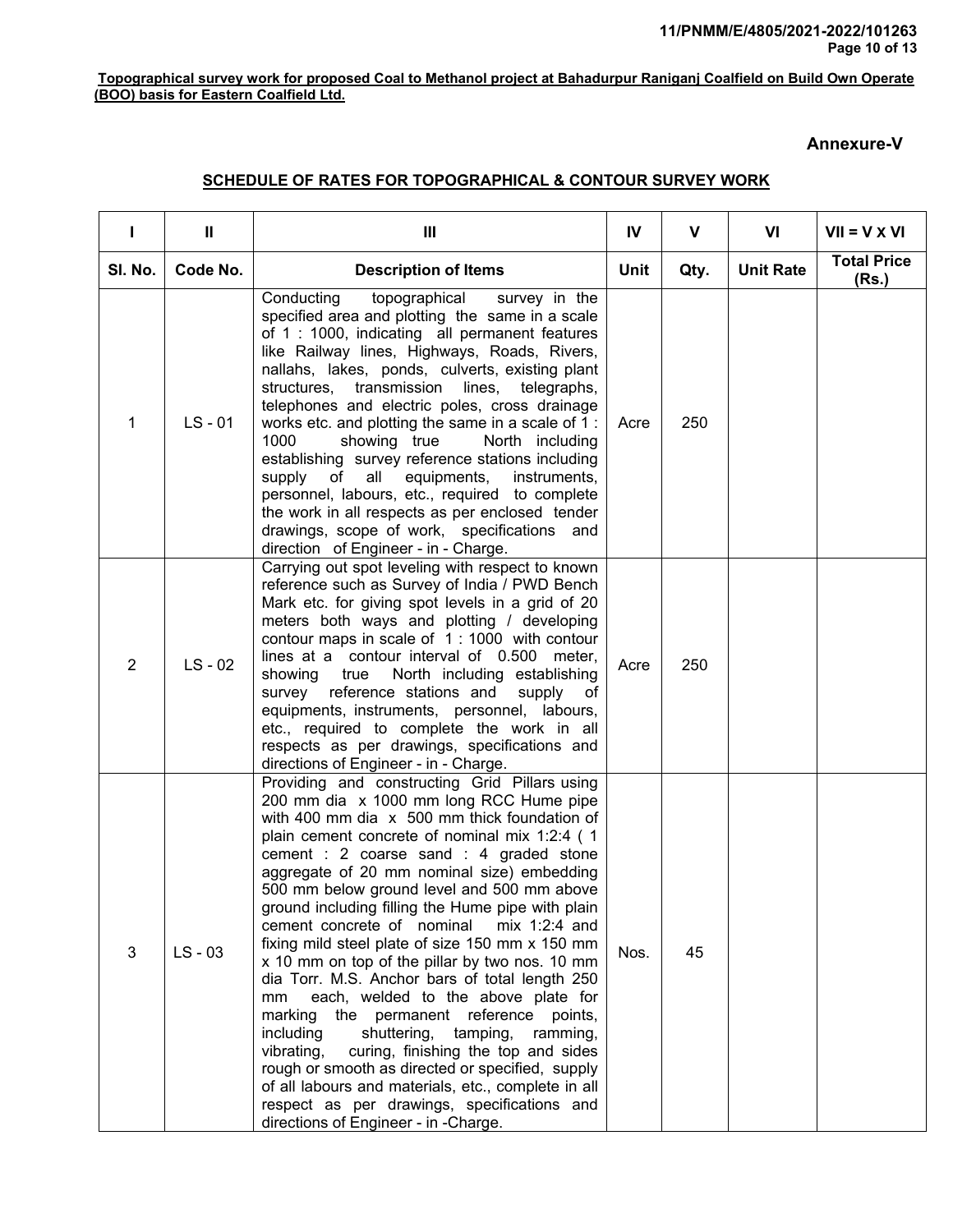| 4                                             | $LS - 04$ | Similar to LS-03 without foundation.                                                                                                                                                                                                                                                                                                                                                                                                                                                                                                                                                                                                                                                                                                                                                                                                                    | Nos.          | 30 |  |              |
|-----------------------------------------------|-----------|---------------------------------------------------------------------------------------------------------------------------------------------------------------------------------------------------------------------------------------------------------------------------------------------------------------------------------------------------------------------------------------------------------------------------------------------------------------------------------------------------------------------------------------------------------------------------------------------------------------------------------------------------------------------------------------------------------------------------------------------------------------------------------------------------------------------------------------------------------|---------------|----|--|--------------|
| 5                                             | $LS - 07$ | and constructing Permanent Bench<br>Providing<br>Mark Pillars of size 1000 mm x 1000 mm x 1500<br>mm in plain cement concrete of nominal mix<br>1:2:4<br>$(1$ cement : 2 coarse sand : 4 graded<br>stone aggregates of 20 mm nominal size) with<br>500 mm below ground level and 1000 mm<br>above ground including embedding steel plate of<br>size 150 mm x 150mm x 10 mm on top of the<br>pillar by two nos.10 mm dia Torr. M.S. Anchor<br>Bars of total length 250 mm each, welded to the<br>above plate for marking the permanent<br>reference points, including shuttering, tamping,<br>ramming, vibrating, curing, finishing the top and<br>sides rough or smooth as directed or specified,<br>supply of all labours and materials, etc.,<br>complete in all respect as per drawings<br>specifications and directions of Engineer-in -<br>Charge. | Nos.          | 2  |  |              |
| 6                                             | $LS - 08$ | Transferring Bench Mark at the proposed site<br>from existing permanent Bench Mark of the<br>nearby area.                                                                                                                                                                                                                                                                                                                                                                                                                                                                                                                                                                                                                                                                                                                                               | Lump<br>- sum |    |  |              |
|                                               |           | Grand Total Price (i.e. Sum Total Price of 1,2,3,4,5 & 6)                                                                                                                                                                                                                                                                                                                                                                                                                                                                                                                                                                                                                                                                                                                                                                                               |               |    |  |              |
|                                               |           | In words                                                                                                                                                                                                                                                                                                                                                                                                                                                                                                                                                                                                                                                                                                                                                                                                                                                |               |    |  |              |
|                                               |           | GST % (to fill)                                                                                                                                                                                                                                                                                                                                                                                                                                                                                                                                                                                                                                                                                                                                                                                                                                         |               |    |  | <b>Extra</b> |
| Name<br>Signature of Tenderer<br>Place / Date |           |                                                                                                                                                                                                                                                                                                                                                                                                                                                                                                                                                                                                                                                                                                                                                                                                                                                         |               |    |  |              |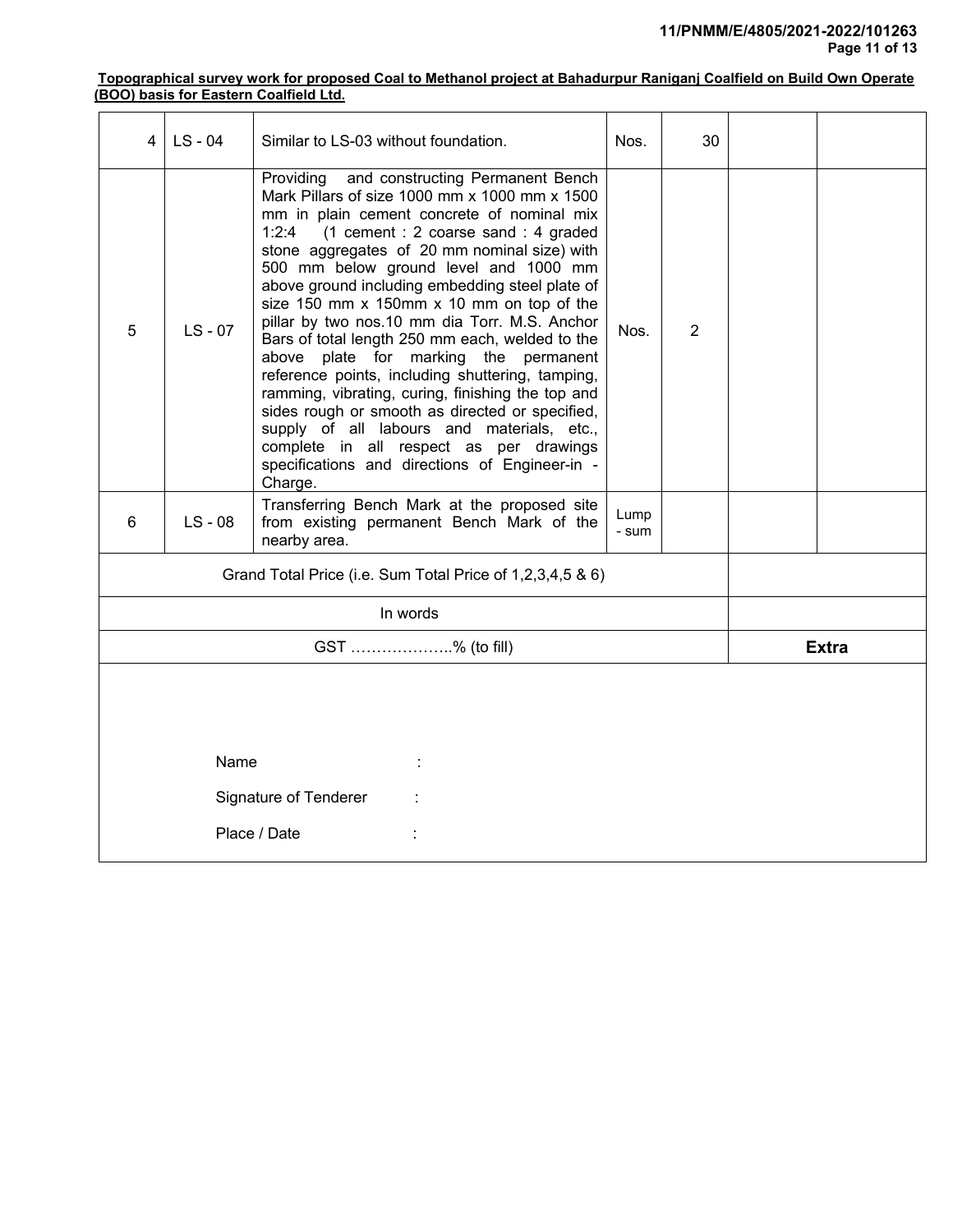### **ANNEXURE-VI**

#### **Format of Details for payment**

 Bidders are required to submit the following details on the company's **letter head** for online transfer to amount to their account:

| 1.0 |    | Contractor Name / Company Name                                                                |  |
|-----|----|-----------------------------------------------------------------------------------------------|--|
|     |    | Address:                                                                                      |  |
|     |    | Phone No.                                                                                     |  |
|     |    | E-mail ID                                                                                     |  |
| 2.0 | a. | Name of the Bank                                                                              |  |
|     | b. | Address of the Branch                                                                         |  |
|     | C. | Telephone No.                                                                                 |  |
|     | d. | 9 Digit Code number of the Bank and Branch appearing on the<br>MICR Cheque issued by the Bank |  |
|     | e. | 11 Digit NEFT/IFSC Code of the Bank Branch                                                    |  |
|     | f. | Account Type (SB/CC/CA)                                                                       |  |
|     | g. | Bank Account No. (as appearing on the Cheque)                                                 |  |
|     | h. | Permanent Account Number (PAN) Under Income Tax Act.                                          |  |
|     | i. | <b>GST Registration Number</b>                                                                |  |
|     | j. | Name of Authorized Signatory                                                                  |  |
|     | k. | <b>Contact Person Name</b>                                                                    |  |

We hereby declare that the particulars given above are correct and complete

Authorized signatory of the bidder

Title:

Designation:

Date: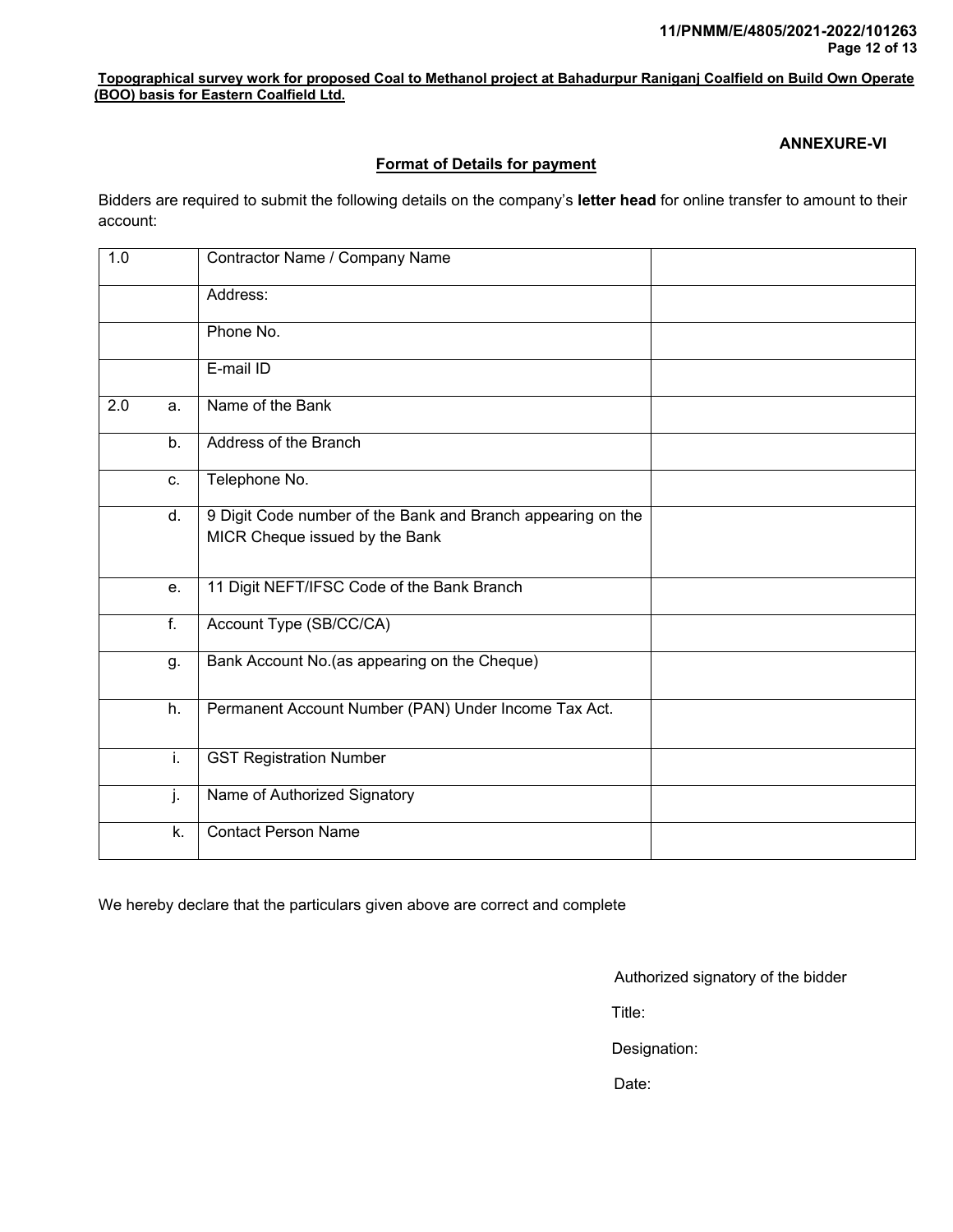**ANNEXURE-VII** 

### **DECLARATION**

To,

Projects and Development India Ltd.

Noida – 201301

**Subject : ITB No. ……………………………………..Dt. ………………..** 

Sir,

We hereby declare that M/s .................................. is neither put on Holiday nor Black-listed by any Government / PSU / Private firm or Financial Institution .

**Signature** 

Name:

Designation:

Seal of the Bidder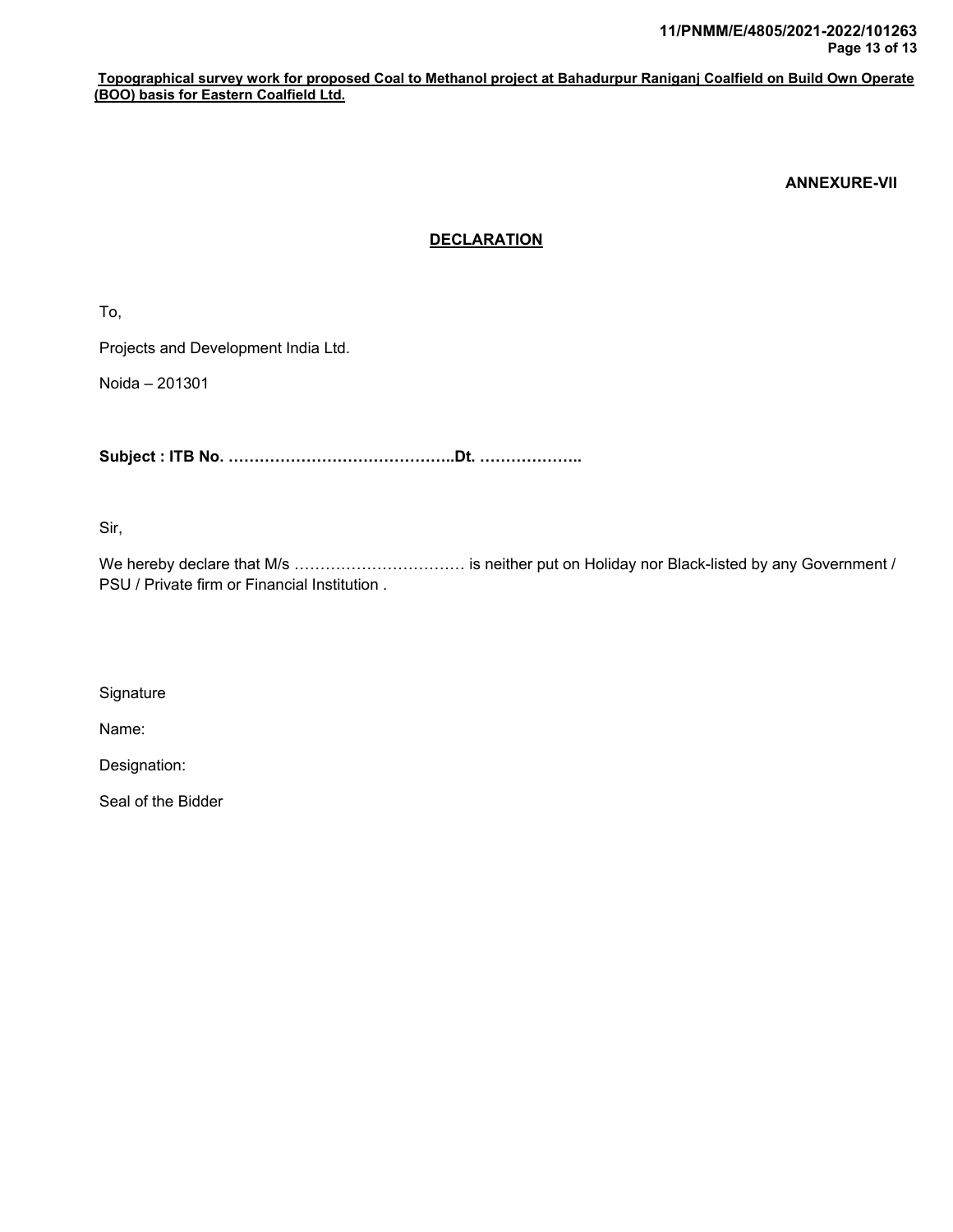

**Annexure-VIII (Scope of work)** 

# **TOPOGRAPHICAL & CONTOUR SURVEY WORK**

# PROJECT: COAL TO METHANOL (C2M) PROJECT AT BAHADURPUR RANIGANJ COALFIELD, WEST BENGAL ON BUILD OWN OPERATE (BOO) BASIS FOR EASTERN COALFIELD LTD **WEST BENGAL, INDIA**

# **CLIENT: ESTERN COALFIELD LIMITED** (A subsidiary of Coal India Limited) BILASHPUR, CHHATTISHGARH

## CONSULTANT: PROJECTS & DEVELOPMENT INDIA LTD **NOIDA**

| ______<br>U<br>------                           | -----<br>----------<br>n c<br>------<br>_____ | <br>----<br>--------<br>ם⊐ו<br>ΠP.<br>m<br>---------<br>---------- | ----<br>ΔD.<br>MA.<br>--------   | -----<br>GC<br>--------                                                                                                                                                                                                       | ----<br>__<br>$\cdots$<br><b>RNS</b> |
|-------------------------------------------------|-----------------------------------------------|--------------------------------------------------------------------|----------------------------------|-------------------------------------------------------------------------------------------------------------------------------------------------------------------------------------------------------------------------------|--------------------------------------|
| <b>Contract Contract</b><br>マドハ<br>₩.<br>------ | <b>DATE</b><br>-------<br>----------          | ⊐ בי<br>----------------<br>-------------<br>_______________       | --------<br>---<br>------------- | The company of the company of the company of the company of the company of the company of the company of the company of the company of the company of the company of the company of the company of the company of the company | ___<br>VFF<br>- - -                  |

-----------------

 $\frac{1}{2}$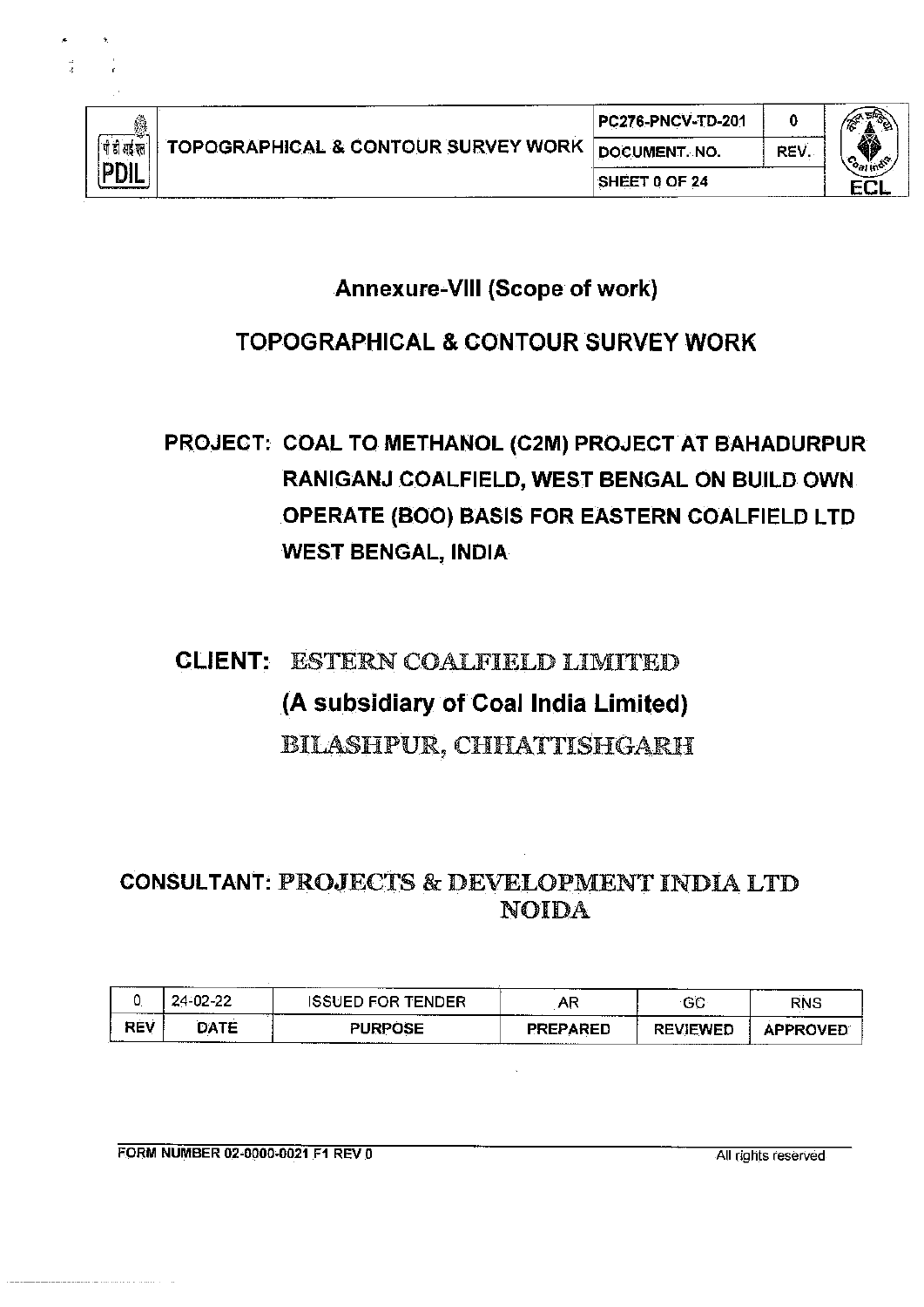| 劵     | <b>GENERAL SPECIFICATIONS</b>              | <b>PC276-PNCV-GS-201</b> |            | <b>TENTER</b>     |
|-------|--------------------------------------------|--------------------------|------------|-------------------|
|       | FOR<br>TOPOGRAPHICAL & CONTOUR SURVEY WORK | <b>IDOCUMENT, NO.</b>    | <b>REV</b> | $S_{\text{attn}}$ |
| 'PDIL |                                            | <b>SHEET 1 OF 6</b>      |            |                   |

# **GENERAL SPECIFICATIONS**

**FOR** 

# TOPOGRAPHICAL & CONTOUR SURVEY WORK

FORM NUMBER 02-0000-0021 F2 REV 0

All rights reserved

i<br>R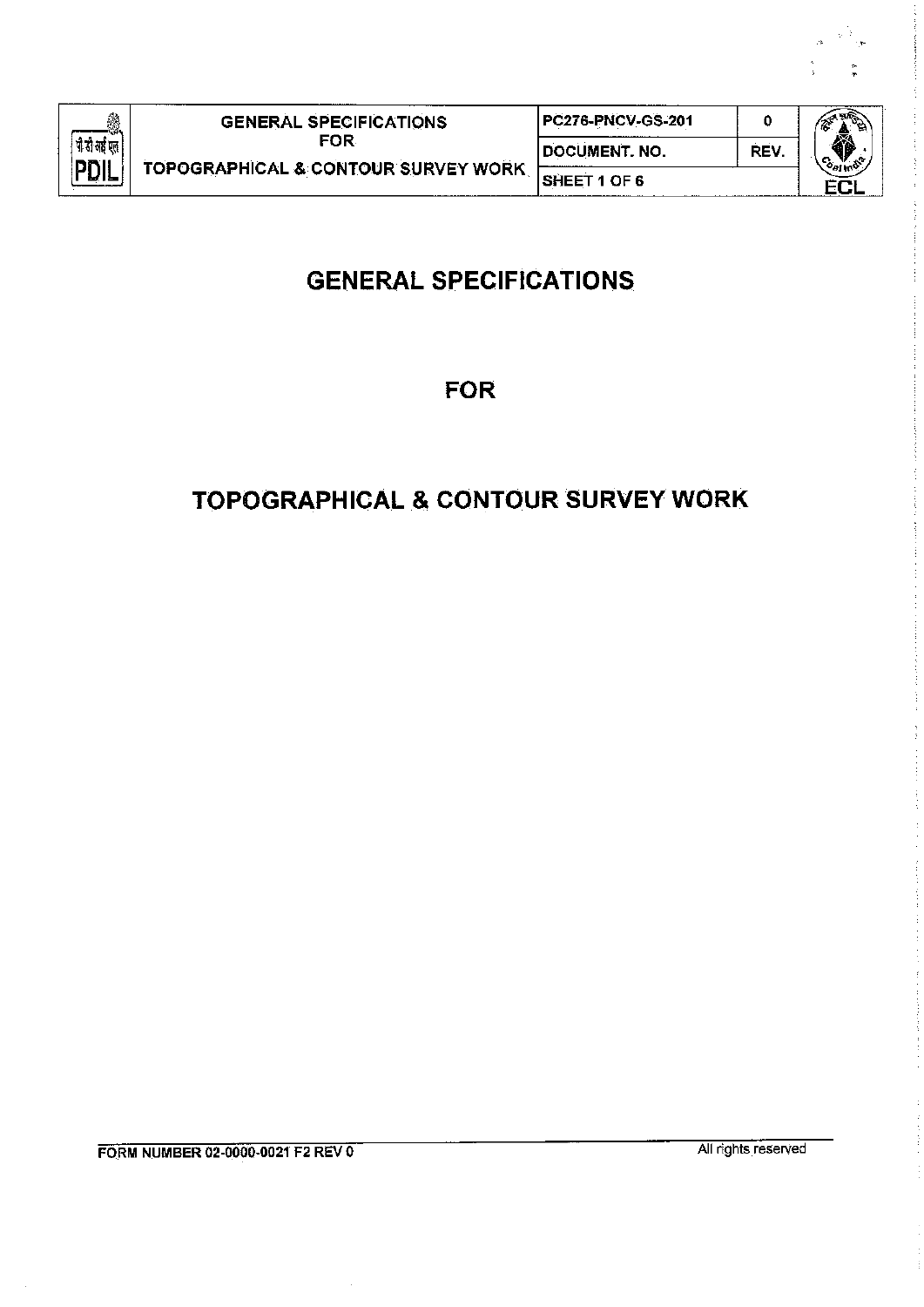

## **Table of Contents**

 $\mathcal{L}_{\mathcal{A}}$ 

 $\overline{\omega} = \frac{\pi}{2}$ 

J.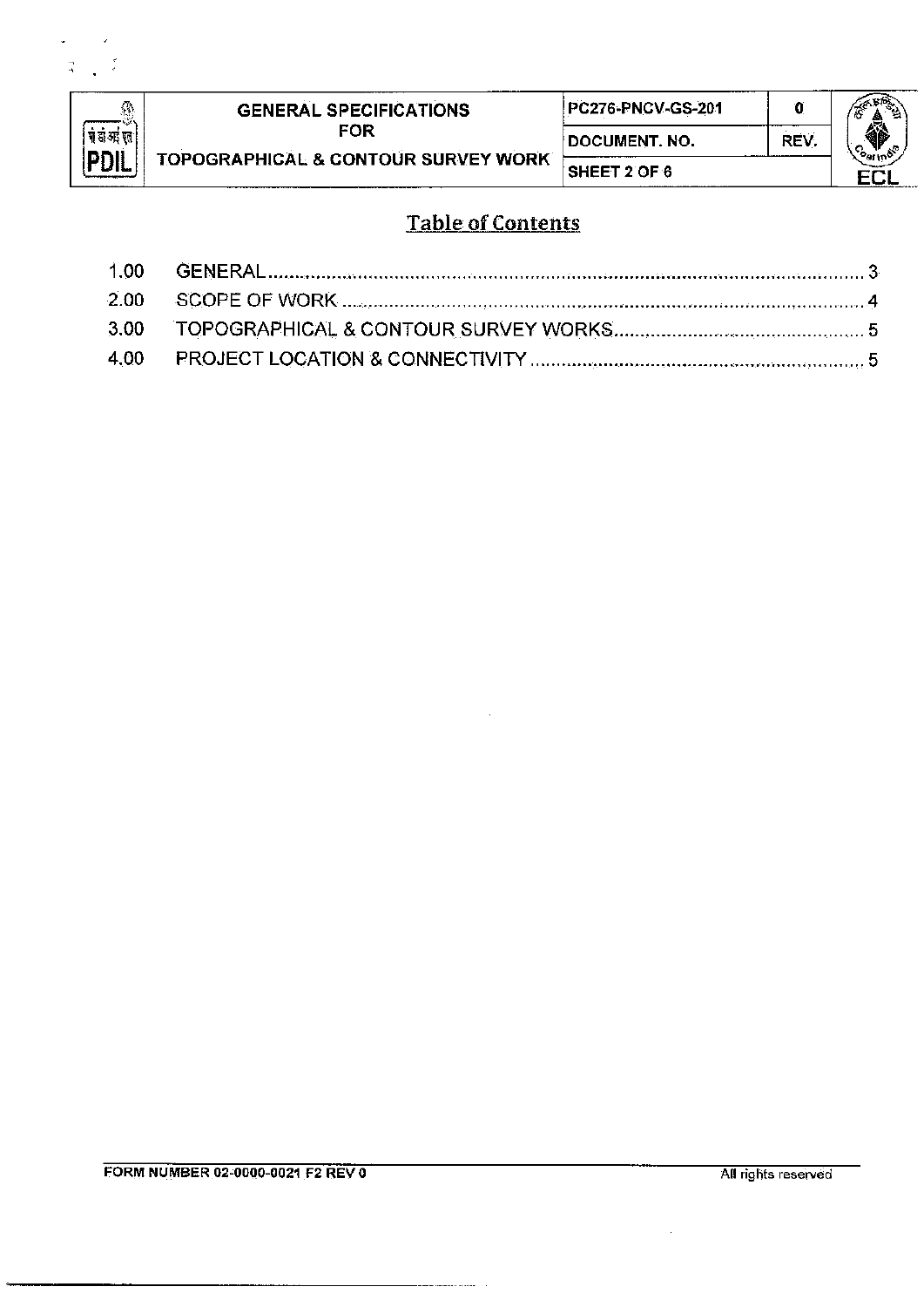| ٩          | <b>GENERAL SPECIFICATIONS</b>                          | <b>PC276-PNCV-GS-201</b>      |  |         |
|------------|--------------------------------------------------------|-------------------------------|--|---------|
|            | FOR<br><b>TOPOGRAPHICAL &amp; CONTOUR SURVEY WORK.</b> | <b>IDOCUMENT. NO.</b><br>REV. |  | á       |
| <b>PDI</b> |                                                        | <b>ISHEET 3 OF 6</b>          |  | ∽af le¤ |

#### $1.00$ **GENERAL**

- $1.01$ This section of tender document deals mainly with the Scope and Technical Specifications needed for the execution of Topographical & Contour Survey Works on item Rate basis. The work which shall have to be carried out is associated with the Proposed Coal to Methanol (C2M) Project at Bahadurpur Raniganj Coalfield, West Bengal on Build Own Operate (BOO) Basis for Eastern Coalfield Ltd(ECL), West Bengal, India
- $1.02$ In the event of conflict between the requirements of two or more clauses of the Specifications / Documents, the more stringent requirement as per the interpretation of the Owner / Consultant shall prevail.
- The Bidder shall inspect and examine the site and its surroundings and shall satisfy 1.03 himself before submitting his bid as, the form and nature of the site, the quantum and nature of work and material necessary for successful completion of the works and the means of access to site and in general, shall himself obtain all necessary information as to risks, contingencies and other circumstances, which may influence or affect his tender. Under no circumstances, extra payment consequent on any misunderstanding or otherwise on the part of the Bidder shall be allowed.
- $1.04$ Works covered herein below may have to be executed also near existing buildings, if required. The Bidder shall have to take all necessary precaution to protect all existing structures, facilities and buildings etc. from damage. In case, any damage occurs due to the activities of the Contractor on account of negligence, ignorance, accidental or any other reasons whatsoever, the damage shall be made good by the Bidder at his own cost to the satisfaction of the Owner / Consultant. The Bidder shall also take all necessary safety measure, at his own cost, to avoid any harm / injury to his workers and staffs and existing facilities.
- All works related to access and site clearance, like cutting of trees and bushes for line of  $1.05$ sight is included in scope. No extra payment shall be paid for this works.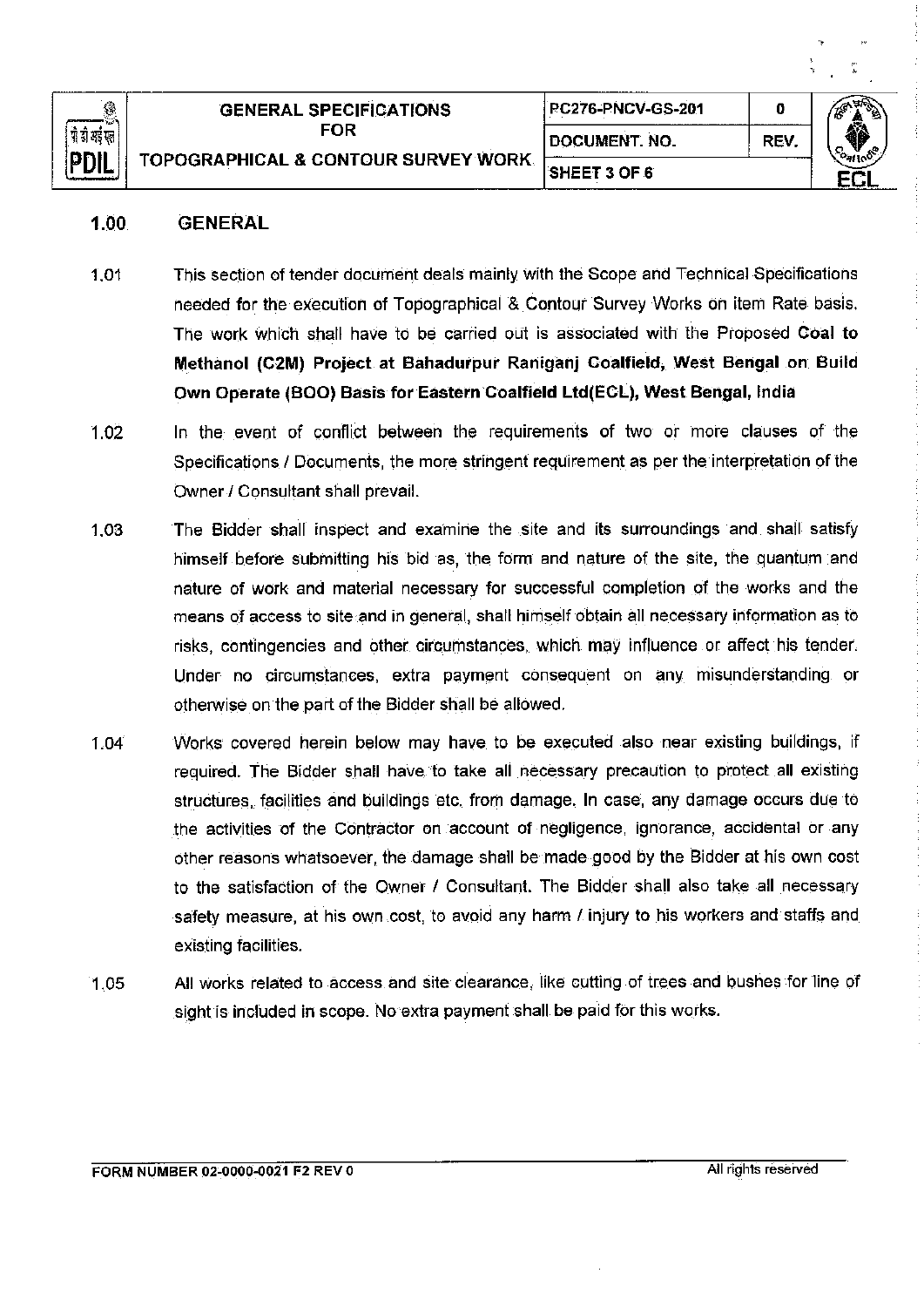



#### $2,00$ **SCOPE OF WORK**

- 2.01 The Scope of Work consists of carrying out Topographical & Contour Survey Works for the proposed site area associated with the Proposed Coal to Methanol (C2M) Project at Bahadurpur Raniganj Coalfield, West Bengal on Build Own Operate (BOO) Basis for Eastern Coalfield Ltd(ECL), West Bengal, India
- $.2.02$ The contractor shall submit all the required information as mentioned in technical specification attached with the Tender such as High Flood Level, Rain-Fall Intensity, Size of Coal / Ash heap, Approx. number of trees in the plot plan etc.
- $2.03$ The work consist of supplying & providing of all labour, material except if indicated in Schedule of Rates, supervision, scaffolding, construction equipments, tools, tackles and plants, supplies & transportation of all incidental items though not indicated or specified. but reasonably implied or necessary for successful completion of the work including Specifications" and Schedule of Rates" of this Tender on item Rate basis. The nature of work shall generally involve carrying out Topographical as well Spot Leveling by TOTAL STATION system of the proposed site area. The Tender Drawings attached with these specifications provides a general idea about the work to be performed under the scope of this Contract. The enclosed Drawings are preliminary Drawings which are for bidding purposes only and are by no means the final Drawings or show the full range of the work under the scope.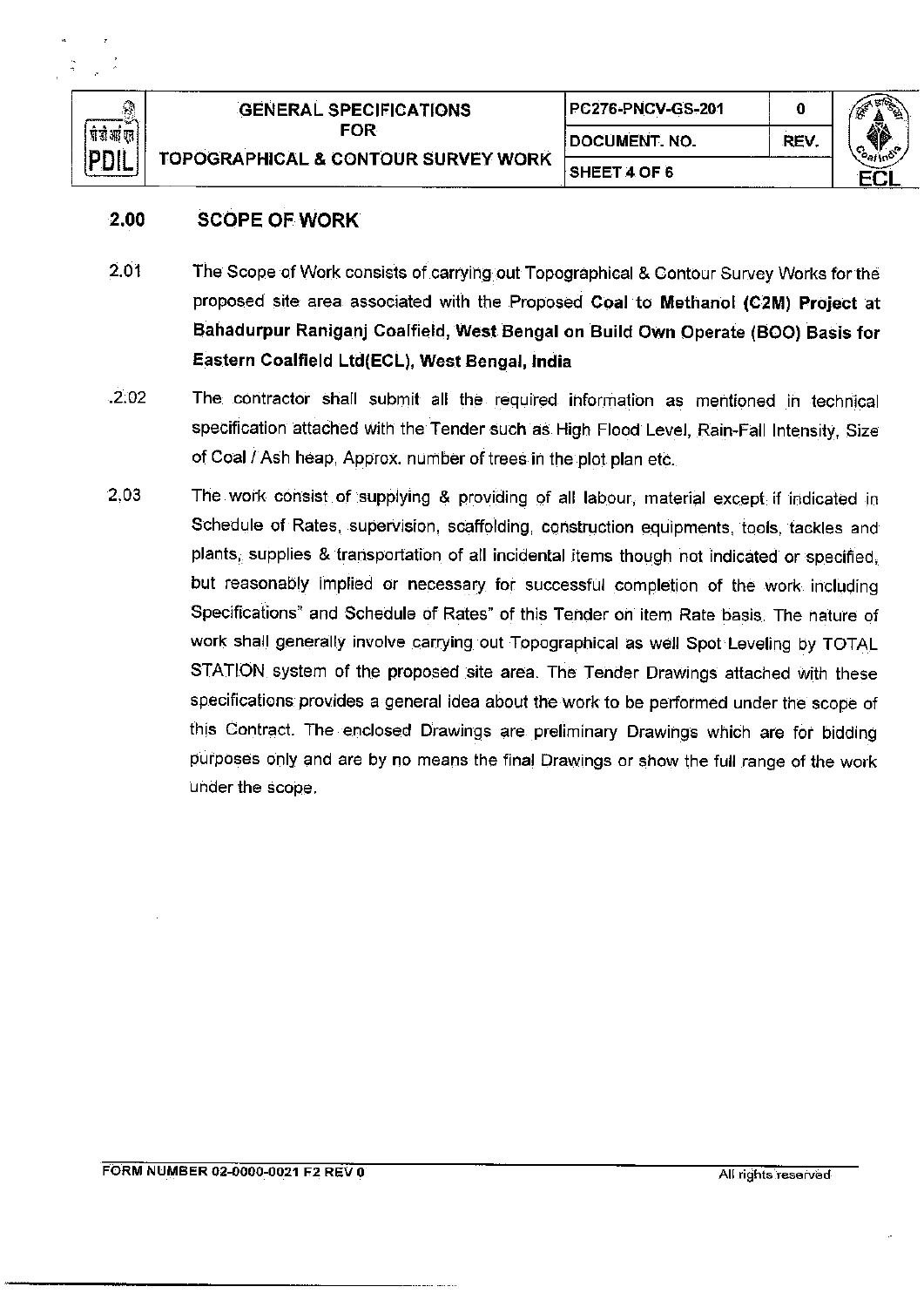| 偽 | <b>GENERAL SPECIFICATIONS</b>              | <b>PC276-PNCV-GS-201</b> |  |              |
|---|--------------------------------------------|--------------------------|--|--------------|
|   | FOR<br>TOPOGRAPHICAL & CONTOUR SURVEY WORK | REV.<br>I DOCUMENT. NO.  |  | 篽<br>eal log |
|   |                                            | <b>ISHEET 5 OF 6</b>     |  | Fr.          |

#### **TOPOGRAPHICAL & CONTOUR SURVEY WORKS** 3.00

The Topographical & Contour Survey Works shall be carried out at the desired locations, as shown in Tender Drawing enclosed with this document. The work consists of mobilization of all relevant and adequate equipment, plants, tools, machineries etc. and providing necessary engineering supervision though qualified and technical personnel, skilled and unskilled labour etc., required to match the work schedule and to carry out the complete work in all respects as per direction of Engineer-in-Charge.:

a) Preparation and submission of Interim Report in 2 copies and Final Report in 5 copies for the Topographical & Contour Survey Work, all readings with all documents as mentioned in the Technical Specification enclosed.

All the above work shall be carried out in accordance with the "Technical Specifications" Preamble to SOR "Schedule of Rates" and Tender Drawing enclosed with this document.

#### **PROJECT LOCATION & CONNECTIVITY** 4.00

The proposed project is located at Bahadurpur in the eastern part of Raniganj Coalfield in Asansol sub-division of Paschim-Bardhhaman district of West Bengal. Andal Airport (Durgapur) is the nearest Airport to the proposed project site which is about 40 km.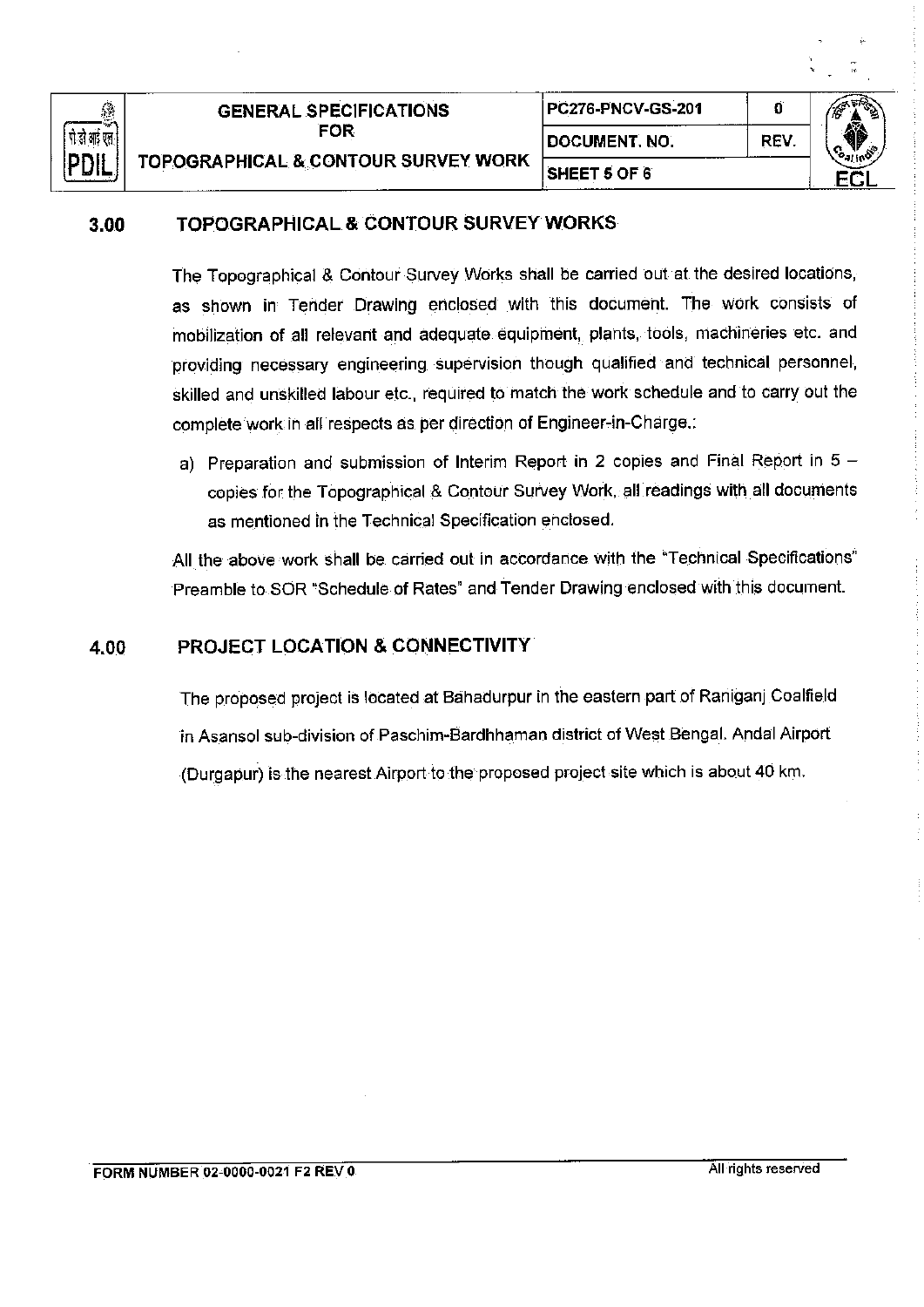| Ç    | <b>TECHNICAL SPECIFICATIONS FOR</b> | <b>PC276-PNCV-TS-201</b> |     | <b>1700 AVENUE</b>      |
|------|-------------------------------------|--------------------------|-----|-------------------------|
| 可能原  |                                     | <b>IDOCUMENT, NO.</b>    | REV | 篽<br>$c_{\text{attno}}$ |
| PDIL | TOPOGRAPHICAL & CONTOUR SURVEY WORK | <b>ISHEET 1 OF 8</b>     |     | ECL                     |

# **TECHNICAL SPECIFICATIONS**

**FOR** 

## TOPOGRAPHICAL & CONTOUR SURVEY WORK

| ----<br>v                                          | .<br>-------------          | ה<br>י⊑ו<br>. .<br>.<br><br>____ | יי ור | ∼<br>نافا           | DNC<br>טאו |
|----------------------------------------------------|-----------------------------|----------------------------------|-------|---------------------|------------|
| .<br>--<br>$\overline{\phantom{a}}$<br>◝┕<br>_____ | $-1$<br>JА<br>-<br>________ |                                  |       | ∽<br>. .<br>ww<br>_ |            |

FORM NUMBER 02-0000-0021 F1 REV 0

 $\mathcal{Z}=\mathcal{Z}$ 

 $\ddot{\cdot}$  $\frac{1}{2}$  $\frac{1}{2}$ 

J.

All rights reserved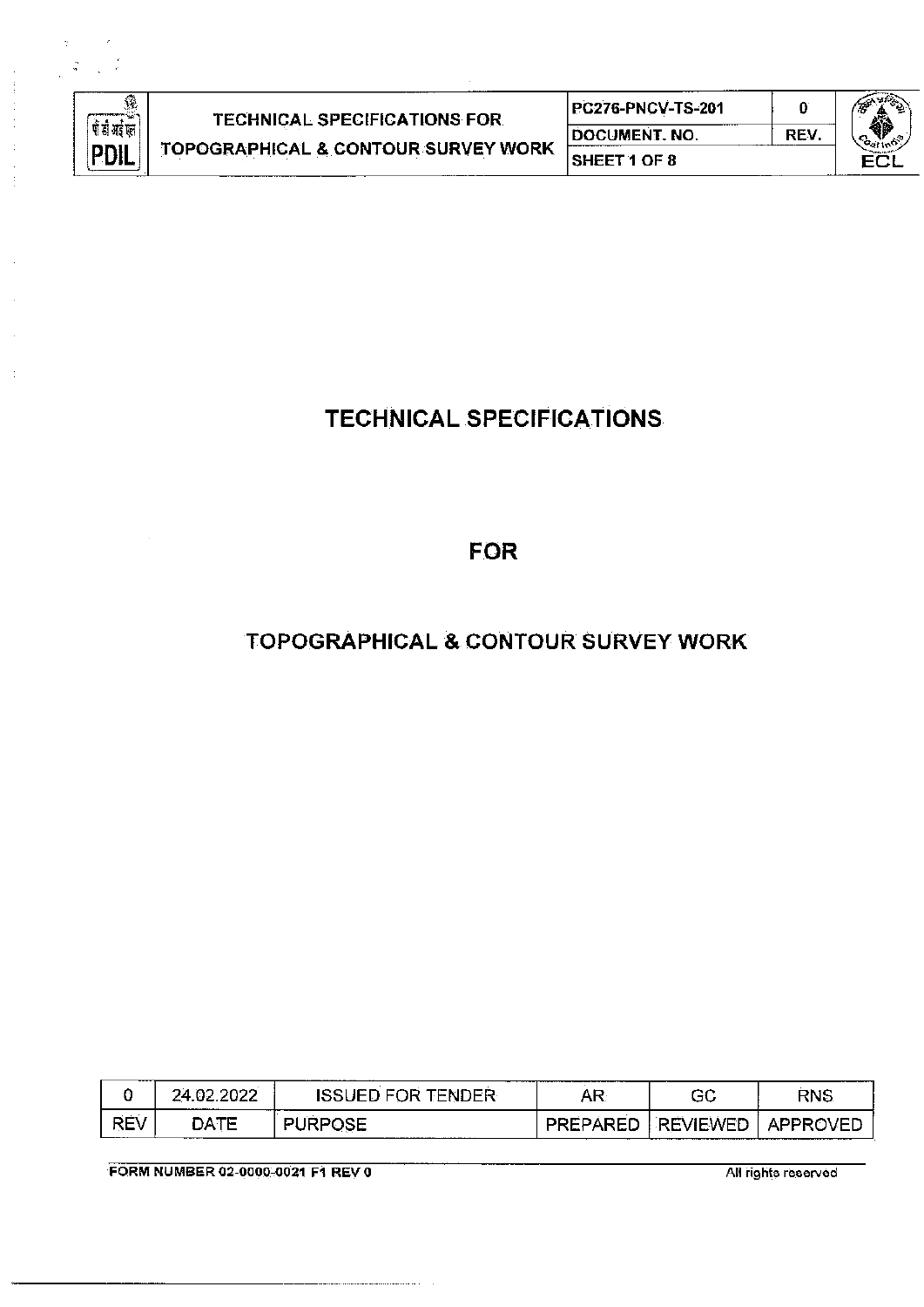

Ó

REV.

# **CONTENTS**

| 1.0               |  |
|-------------------|--|
| 2.0               |  |
| 3.0               |  |
| 4.0               |  |
| 5.0               |  |
| 6.0               |  |
| 6.1<br>6.2<br>7.0 |  |
| 7.1               |  |
| 7.2               |  |
| 7.3               |  |
| 7.4               |  |
| 7.5<br>7.6        |  |
| 8.0               |  |
| 9.0               |  |
|                   |  |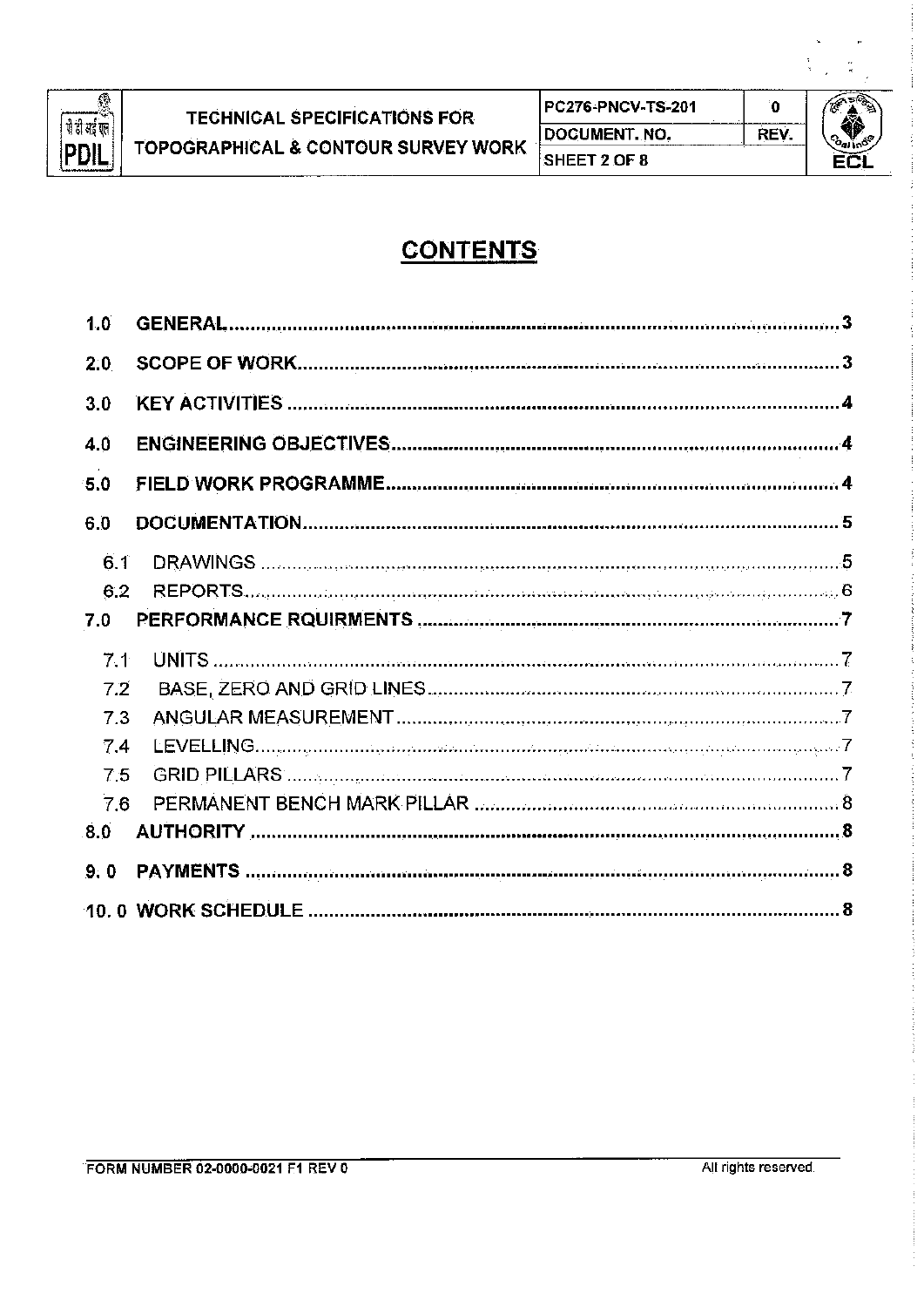|      | <b>TECHNICAL SPECIFICATIONS FOR</b><br><b>TOPOGRAPHICAL &amp; CONTOUR SURVEY WORK</b> | PC276-PNCV-TS-201 |            |                      |
|------|---------------------------------------------------------------------------------------|-------------------|------------|----------------------|
|      |                                                                                       | IDOCUMENT. NO.    | <b>REV</b> | 貓<br>$\leq$ at left. |
| PDII |                                                                                       | 'SHEET 3 OF 8     |            |                      |

#### $1.0$ **GENERAL**

 $1.1$ Coal India Limited intend for setting up a grass root Coal to Methanol (C2M) Plant at its existing premises of Bahadurpur Raniganj Coalfield, West Bengal on Build Own Operate (BOO) Basis for Eastern Coalfield Ltd(ECL), West Bengal, India utilizing Coal as a basic raw material for the production of Methanol.

For the selection of contractors for the above work, it is proposed to conduct Topographical Survey for the Ranigani Coalfield Complex inside the existing plant premises.

The Land survey shall have to be conducted in the proposed as well as existing plant area. as indicated in the Drg. No. PC276-0000-0001.

- $1.2$ The intent of this specification is to cover the basic requirements for conducting the land survey to generate requisite topographical information's for the design and field engineering activities.
- $1.3$ The work shall be executed as per specifications to fulfill the objectives of the survey work. strictly in accordance with the direction of the Engineer-in-Charge at site.
- $1.4$ This specification shall be read in conjunction with the description of items in the Schedule. of Rates. The contractor shall refer to the Client / Consultant any discrepancy which may exist between the drawings, specifications and corresponding items of Schedule of Rates for clarification before submission of quotation and the Clients / Consultants decision as to clarification of the points raised shall be final binding to the Contractor.

#### $2.0$ **SCOPE OF WORK**

This scope of work will include but not limited to the following works:

- $2.1$ All survey work shall be carried out using approved methodology & equipment-TOTAL STATION.
- $2.2<sub>2</sub>$ Establishment of permanent bench marks at site with reference to approved existing permanent bench mark.
- $2.3$ Development of topographical information's as per site survey plan.
- $2.4$ Establishment of basic line, zero line and grid system for defining co-ordinates of various areas.
- Carrying out all the field work for contour surveying of the entire area and taking spot levels  $2.5$ at every specified interval both ways & calculate reduced level for all the location surveyed at site.
- $26$ Establishment of Highest Flood Level (HFL) of the site or near by streams.
- $2.7$ Collection of data for latitude and longitude of the site from Survey of India Map.
- $2.8$ Preparation of survey and contour drawings.

FORM NUMBER 02-0000-0021 F1 RFV 0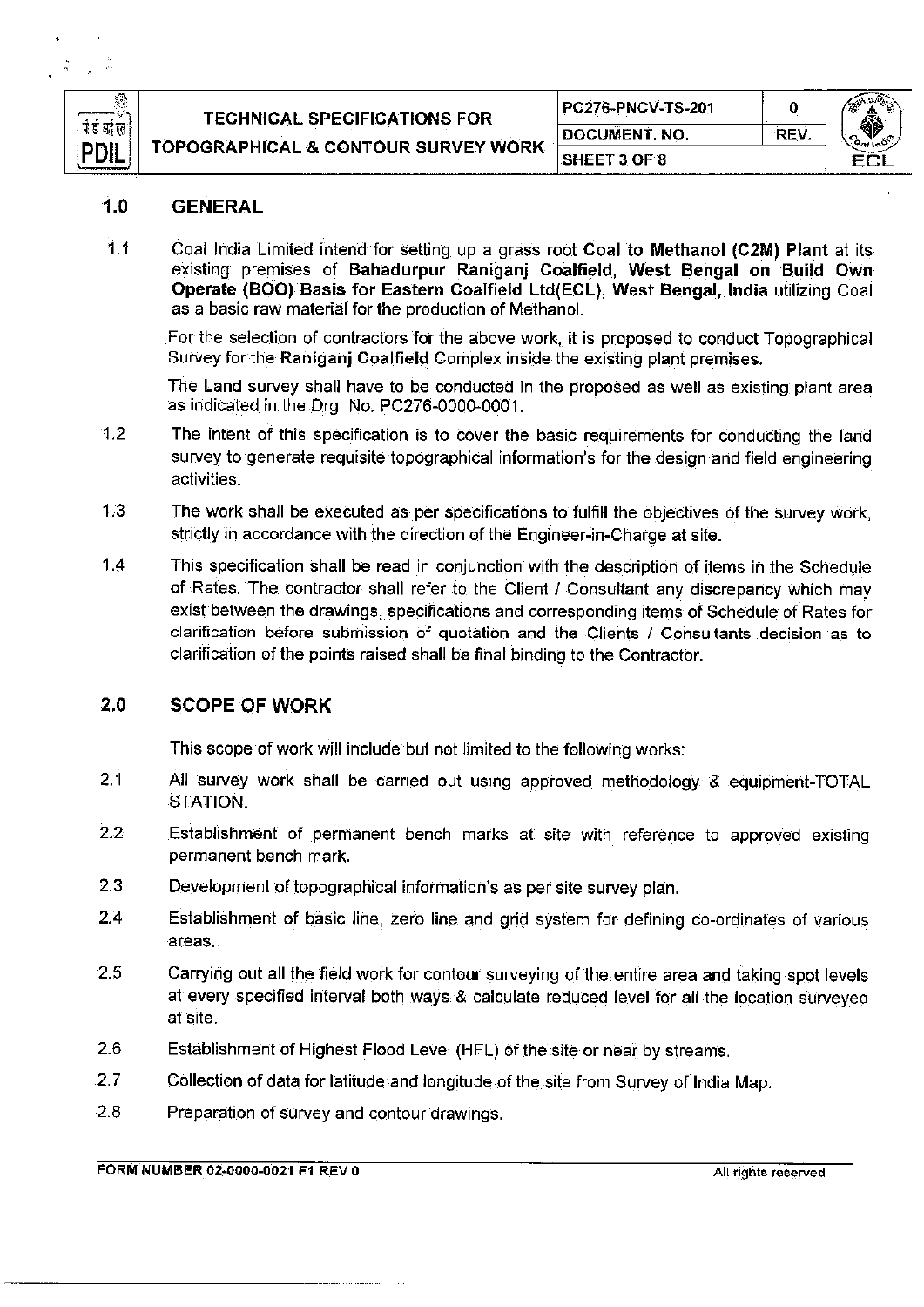

- Provision of personnel, materials, labour, license, facilities, equipments and everything 2.9 required for the complete performance of the work.
- Submission of Technical Report and Drawings. 2.10
- $2:11$ Construction of Grid Pillars and Permanent Bench Mark at Site.

#### $3.0$ **KEY ACTIVITIES**

The Key activities to be covered by this specification are as follows:

- Undertake the field work.  $3.1$
- $3.2$ Supervise the field work including continuous reporting.
- Determination of levels and coordinates of all survey points.  $3:3$
- The contractor shall provide one representative who will be a qualified surveyor. This  $3.4$ representative shall be made available full time at site to oversee all aspects of the work for the entire duration of the field work.

#### **ENGINEERING OBJECTIVES** 4.0

The primary objective of the work is to establish the followings:

- The detailed location of existing interesting items, e.g. buildings, structures, roads, nallah,  $4.1$ trees, poles, tube wells, ponds, falling within the plot boundary, etc.
- Horizontal and vertical variation in terrain, profile and characteristics across the site. 4.2
- Establishing bench mark at the site in relation with the existing approved permanent bench  $4.3.$ mark.

#### $5.0$ **FIELD WORK PROGRAMME**

- The Contractor shall identify the existing permanent bench mark and transfer the reduced  $5.1$ levels to the site for establishing new bench mark at site.
- The contractor shall furnish the following information for each bench marks installed:  $5.2$ 
	- Identification number  $\blacksquare$
	- **Reduced level**
	- Co-ordinates of bench mark.
- The contractor shall develop topographical information within the limits of the site by  $5.3$ establishing a grid system for survey points.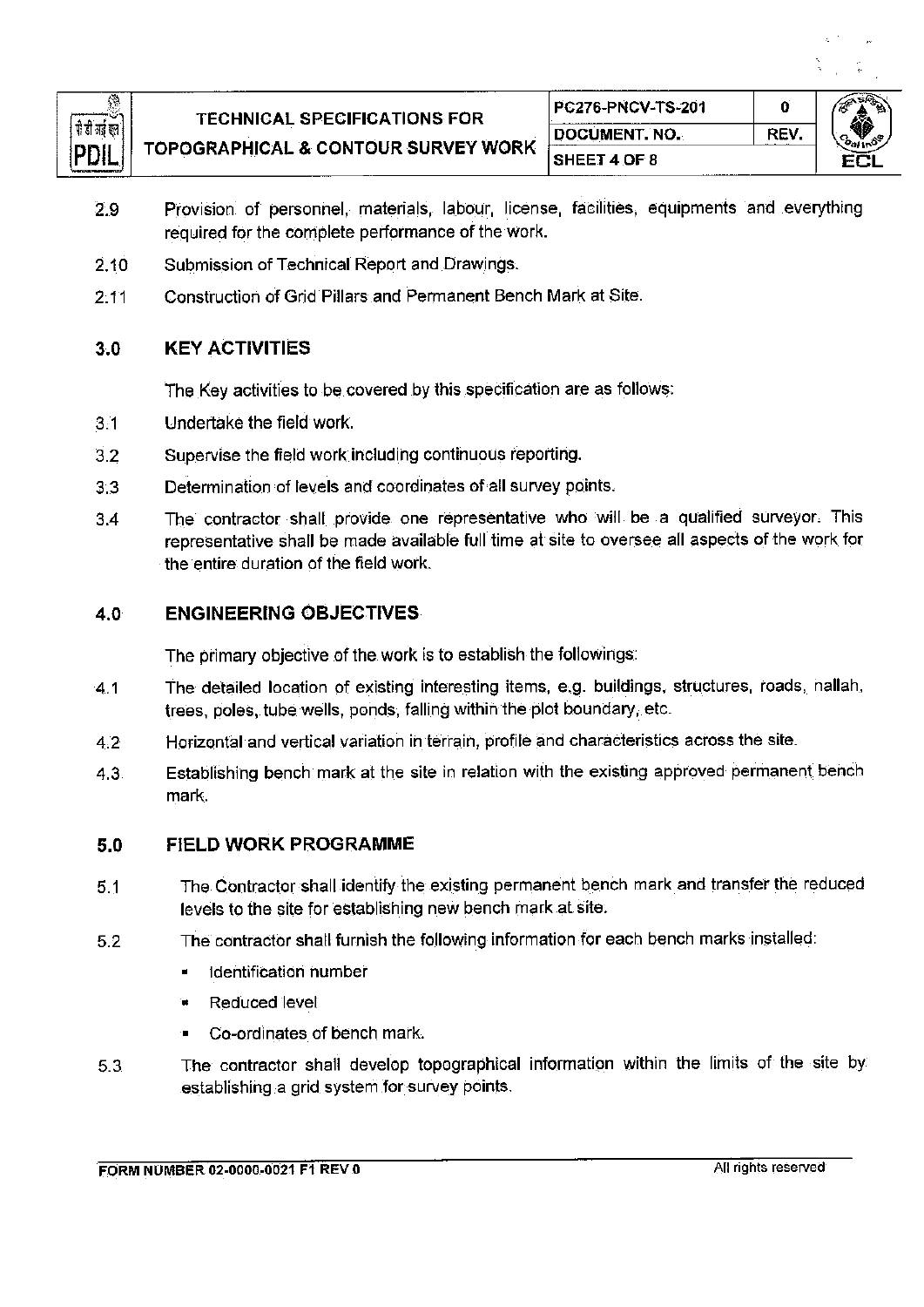



 $\mathbf{0}$ 

REV.

- The grid system shall be established by constructing grid pillars at specified intervals in 5.3.1 square pattern.
- The above grid system shall be further subdivided into smaller intervals for taking spot  $5.3.2$ levels
- The contractor shall determine the location, co-ordinates and elevation of the nearby 5.4 existing roads, compound walls, railway lines etc.
- $5.5$ The contractor shall record the High Flood Level (H.F.L) of site and nearby rivers  $\ell$ streams.

#### $6.0$ **DOCUMENTATION**

#### $6.1$ **DRAWINGS**

The contractor shall prepare the following maps, plans and drawings to be submitted with the report.

- 611 Key Plans:
	- Key Plan of the surveyed area with reference to the nearest railway station and / or  $a)$ State Highway / National Highway.
	- Key Plan of the survey area showing relative location of different areas within the limits  $b)$ of the survey area.
- $6.1.2$ All survey information will be shown in the drawing using the quidelines listed below.
	- Project Title Block with all information's.  $a)$
	- Project Name and Location.  $b)$
	- Client / Consultations / Contractor's Name.  $\overline{c}$
	- $d)$ Date.
	- Maximum Drawing size 1189 x 850 mm (A0 Size).  $e)$
	- Scale for survey map 1:1000 for 20 m x 20 m grids.  $\mathbf{f}$
	- Surface contours at 0.50 m intervals.  $\mathsf{q}$ ).
	- Existing bench mark, and monuments and over ground features. h)
	- ÎΪ. Horizontal control system shall use the grid pattern.
	- Location of base, zero and grid lines on survey drawings. j)
	- $\mathsf{k}$ Co-ordinates and levels of grid pillars, other survey stations and bench marks corrected up to three decimals.
	- $\mathbb{D}$ Relationship between true North and grid North.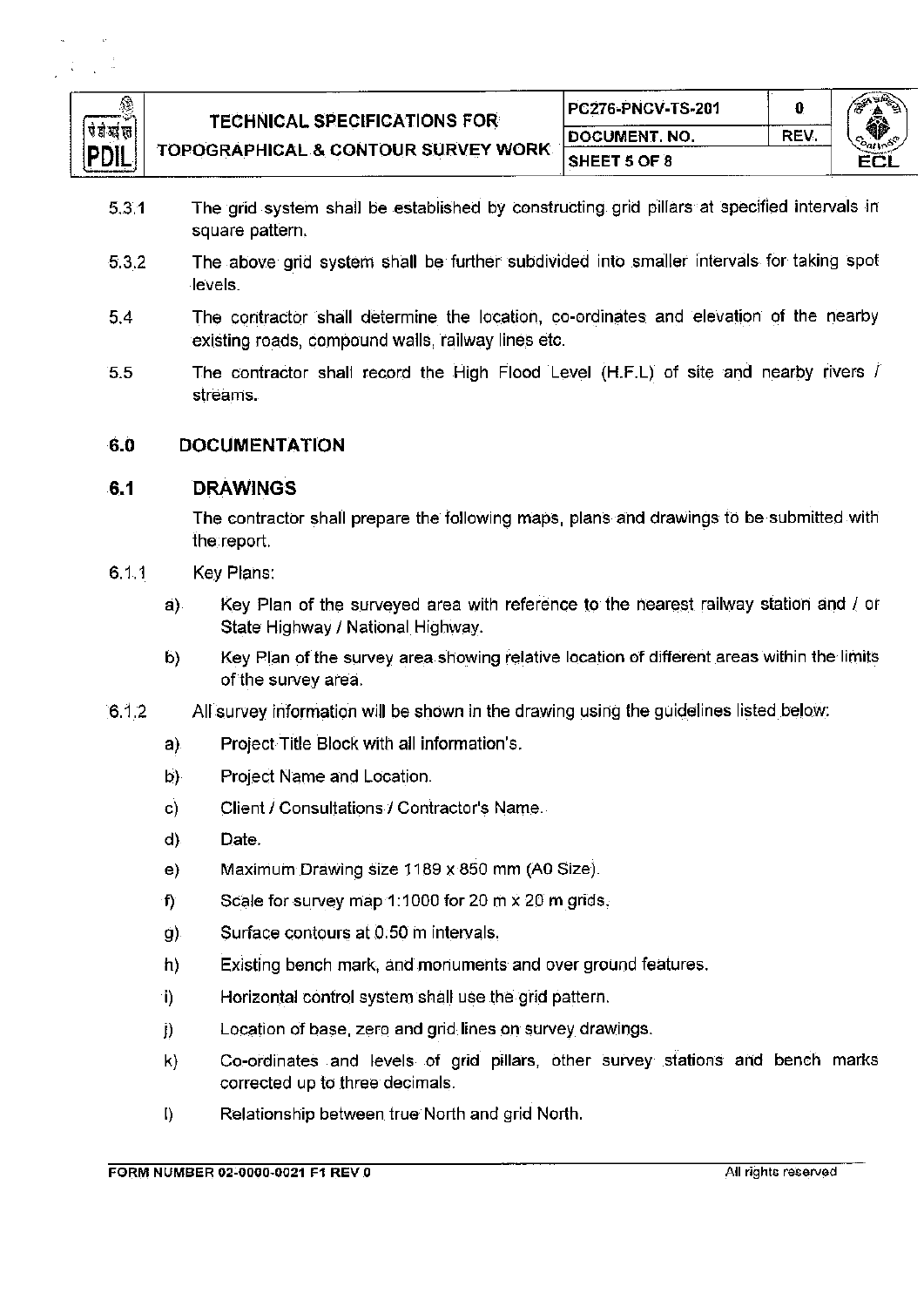

## **TECHNICAL SPECIFICATIONS FOR TOPOGRAPHICAL & CONTOUR SURVEY WORK**



 $\mathbf{0}$ 

REV.

- m) Established benchmark & reference.
- n) **Annual Wind Rose Diagram**
- $6.1.3$ Following survey drawings shall be submitted by the Contractor.
	- a) Drawing showing spot levels of existing ground at 20 m interval both ways.
	- $b)$ Drawing showing 0.50 m contours and all existing over ground features.

However, base; zero and grid lines, bench marks and grid pillars established at site shall be shown on both the types of drawings.

#### $6.2$ **REPORTS**

- $6.2.1$ The Contour Surveying Report shall include but not limited to the following:
	- A plot plan showing all the grid locations. a)
	- General physical observations, all existing structures & Buildings, roads, nallah, trees, b) poles, tube wells, ponds, coal heaps, ash heaps etc of the site.
	- Method adopted & procedure for surveying. C)
	- d) Sketch /Drawing showing:
		- ï). Reduced Levels at corners
		- Contour lines with reduced levels marked along with them. ii)
		- iii) Difference of angle between plant north & magnetic north.
		- iv) Nearby existing structures such roads, compounds walls, nallah etc.
	- $e)$ Sketch/Drawing shall have descriptive Notes of following:
		- $\mathbf{i}$ **Grid Interval**
		- Contour Interval ii).
		- iii) GTS benchmark & their reference
	- $\mathsf{\hat{f}}$ Method adopted & procedure for plotting of contours.
	- Total Station level readings taken at the surveyed locations & hence. g)
	- h) No of trees in the area
	- i) **Annual Rainfall Intensity**
- $6.2.2$ Two sets of Interim Report along with complete drawings & documents as stated above shall be submitted by the contractor to the consultant.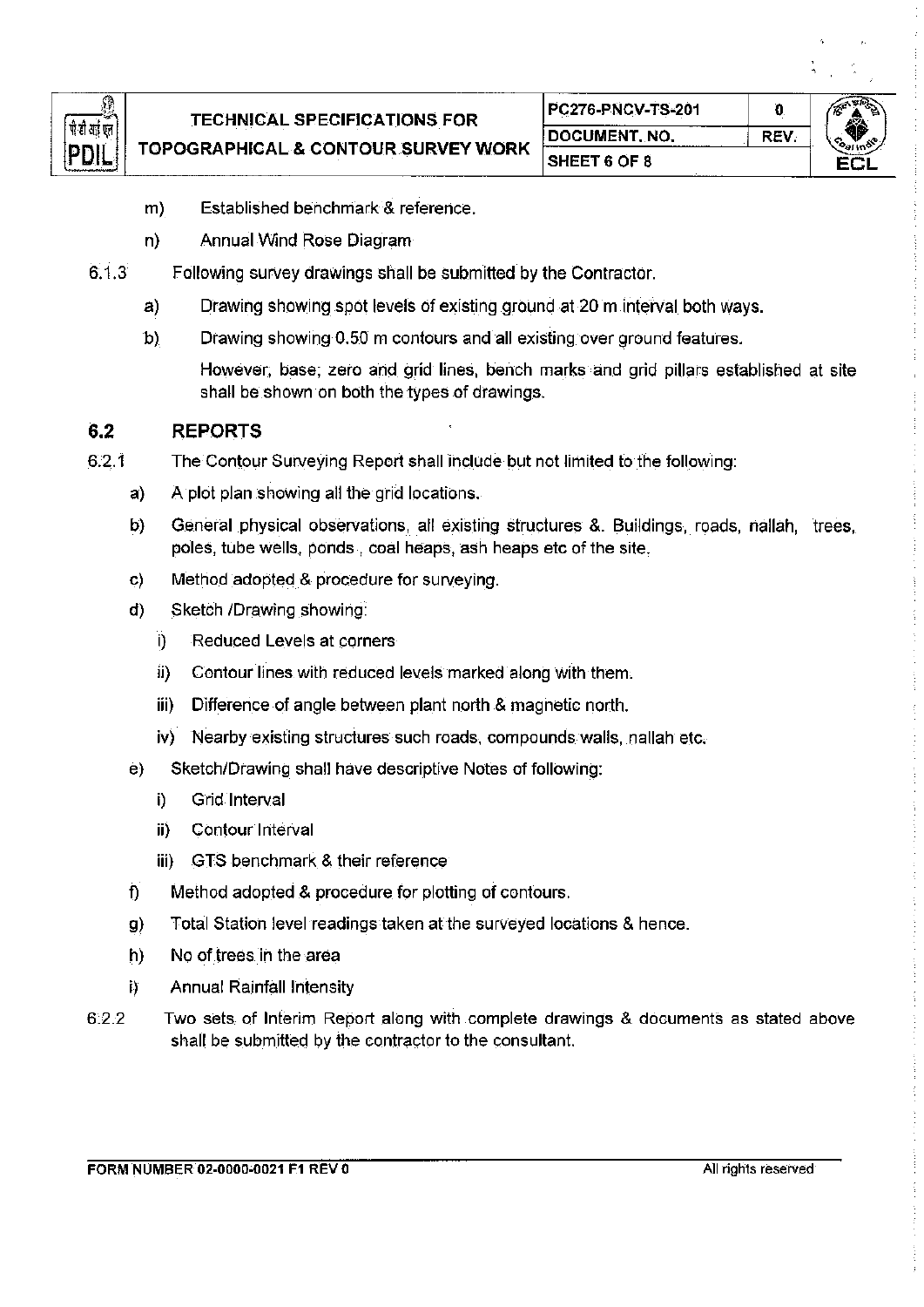



0

 $6.2.3$ On approval of check prints, Final Report, drawings /documents as stated in sec 6.2.1. after incorporating consultants/ Engineer-In-Charge's comments shall be submitted in 5 sets within 1 week, after receipt of comments.

> In addition the contractor shall also submit CD of the drawings on latest revision of Auto-CAD along with the Report.

#### $7.0$ **PERFORMANCE ROUIRMENTS**

#### $7.1$ **UNITS**

The survey work shall be carried out in metric system and distances, levels, contours etc., shall be recorded in meters and its decimals.

#### $7.2$ **BASE, ZERO AND GRID LINES**

The base and zero lines shall be established with an accuracy of 1:10,000 and grid lines shall be established with an accuracy of 1,5000 minimum.

#### $7.3$ **ANGULAR MEASUREMENT**

The error for angular measurement shall not exceed six (6) seconds per station.

#### $7.4$ **LEVELLING**

- $741$ The levels shall be established with reference to the nearest existing permanent bench mark or as directed.
- $7.4.2$ Sub- Grid points for establishing spot levels shall be spaced at 20 meter intervals in both directions with permissible tolerance of 0.5%. The spot levels shall be so obtained to get a contour interval of 0.50 m. Pointed wooden pegs with identification marking shall be fixed at each and every sub-grid points. The bench mark levels shall be established to an accuracy of 12 mm per Kilometer of the distance covered for leveling. The spot levels shall be established by fly leveling with reference to the bench mark and corrected up to three decimals of a meter. Each days work shall be checked by the Contractor by closing the levels at the 'end' of the day.

#### $7.5$ **GRID PILLARS**

Grid Pillars (With foundation and without foundation) of Hume pipe filled with concrete shall be constructed at an interval of 200 meters in both directions and also along land acquisition limits at all corners. These shall be provided with mild steel plate at top. embedded in the concrete through lugs. The plates shall carry central punch lines and shall be painted with anti-corrosive paint. All grid pillars shall be numbered for easy identification and future reference.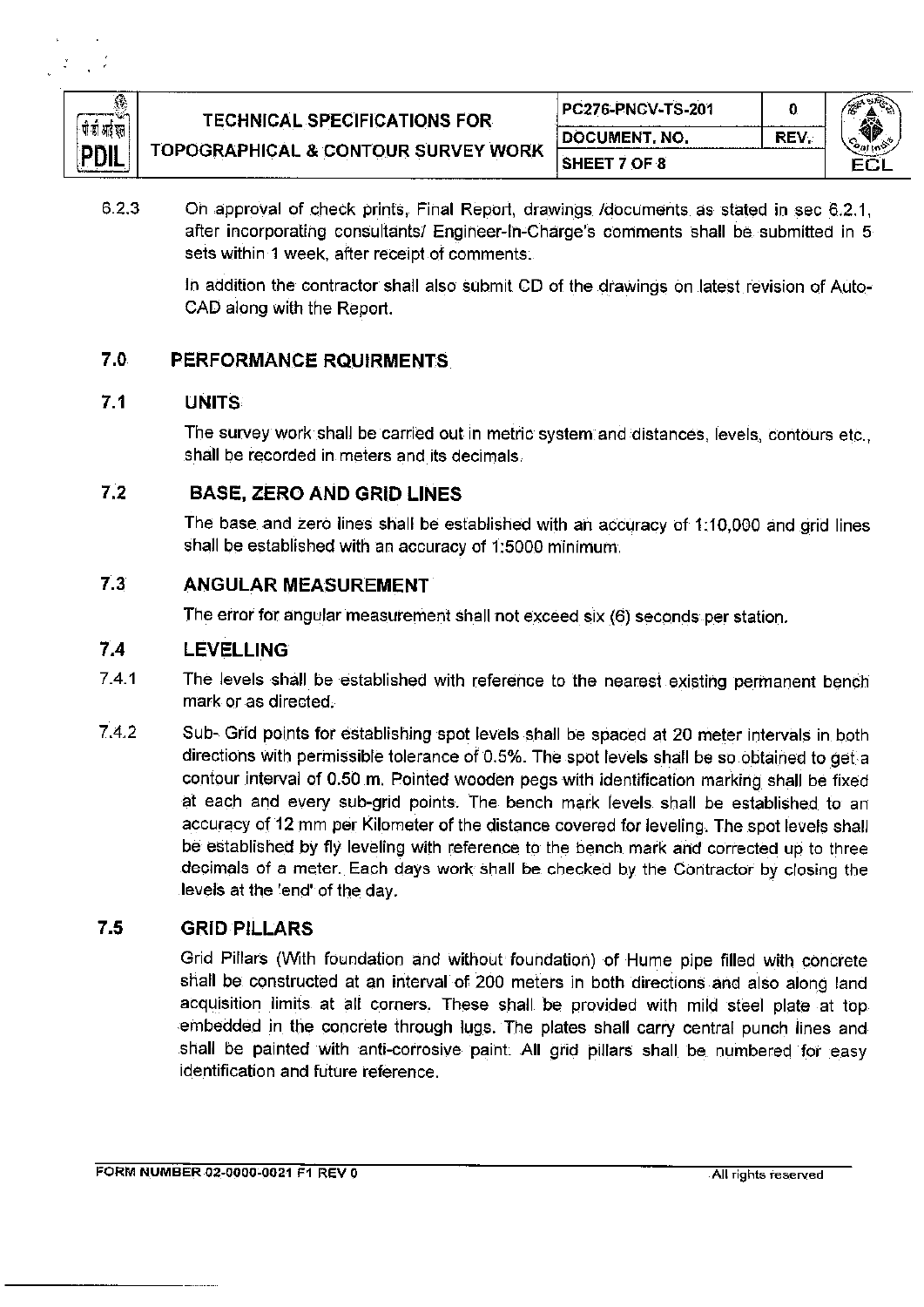

## **TECHNICAL SPECIFICATIONS FOR** TOPOGRAPHICAL & CONTOUR SURVEY WORK



Ő

REV.

#### 7.6 PERMANENT BENCH MARK PILLAR

Permanent Bench Mark Pillar of plain cement concrete shall be constructed at the location indicated in the tender drawing / land or as directed. Intersecting point, alignment marks, co-ordinates, level and date of installation shall be marked on the top surface of the pillar, which shall be used in future as reference bench marks. Mild steel plates shall be fixed on the top of the pillar through lugs. These plates shall carry central punch lines and shall be painted with anti-corrosive paint.

#### $8.0$ **AUTHORITY**

Maps prepared by the contractor based on the survey work carried out under this scope of work shall be the sole property of the client. The contractor shall have no right to use, reproduce or pass on to the third party without prior written permission of the Client.

#### $9.0$ **PAYMENTS**

Payment for survey work shall be made on area basis as per Schedule of Rates, payment for grid pillars, boundary pillars and bench mark pillars shall be made on the unit basis as per Schedule of Rates. All connected works including supply of drawings and documents shall be considered as a part of total work. No other payment shall be made on any account.

#### **WORK SCHEDULE**  $10.0$

- a. Completion of all field works related to Topographical Survey as stated above including Submission of interim report with all Drawings / Documents. - Within 04 weeks from the date of issue of LOI.
- b. Submission of final Report, Drawings, CD etc 1 week after receipt of consultant's comments.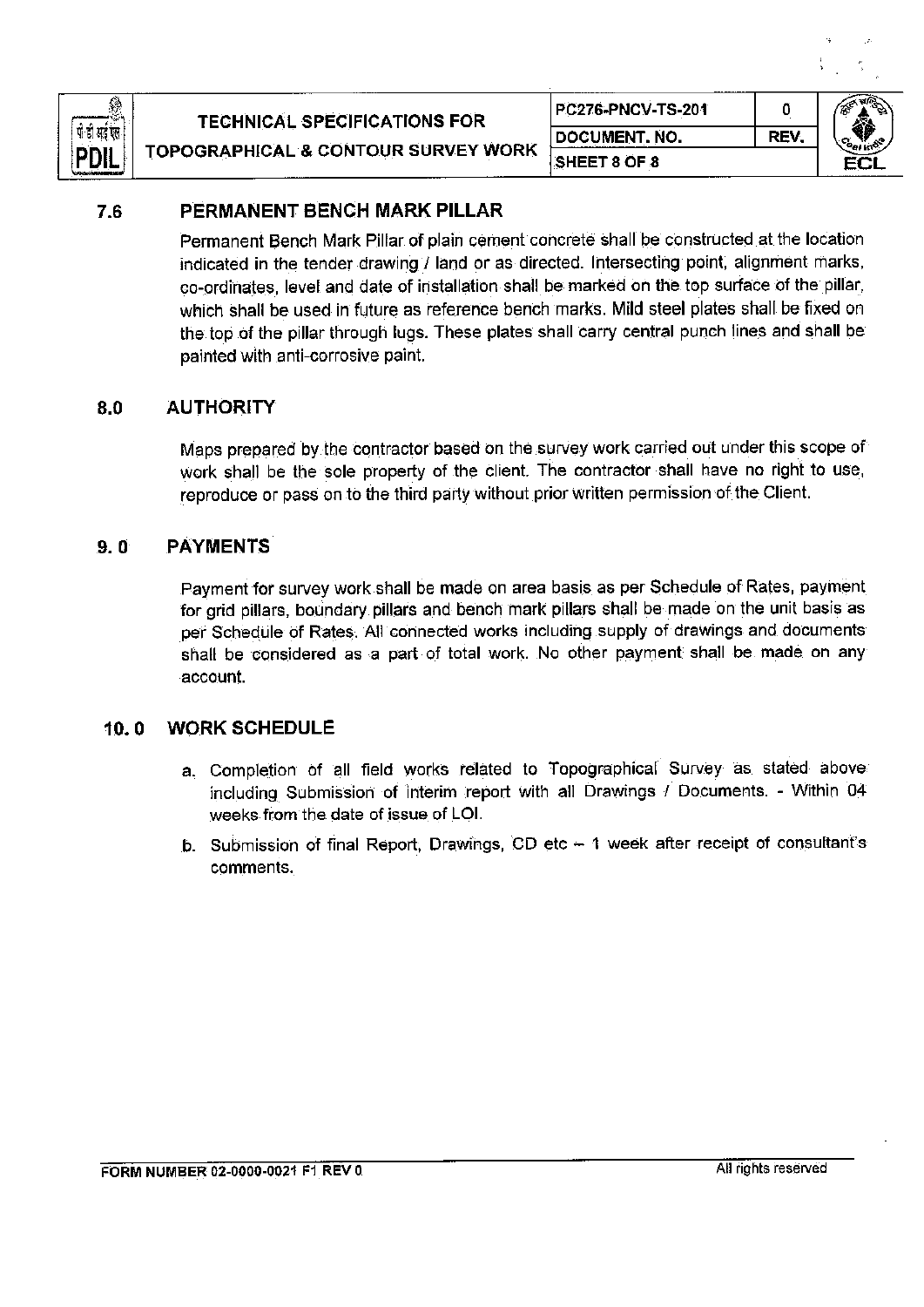

 $\mathcal{R} \subset \mathbb{R}^3$ 

**PC276-PNCV-PR-201**  $\mathbf{0}$ REV. **DOCUMENT. NO.** SHEET 1 OF 7



## **PREAMBLE**

## **TO**

## **SCHEDULE OF RATES**

## **FOR**

# TOPOGRAPHICAL & CONTOUR SURVEY WORKS

|                                                     | 24-02-2021 | <b>ISSUED FOR TENDER</b> | ΑR           | GC           | UPT         |
|-----------------------------------------------------|------------|--------------------------|--------------|--------------|-------------|
| <b>REV</b>                                          | REV DATE   | <b>PURPOSE</b>           | <b>PREPD</b> | <b>REVWD</b> | <b>APPD</b> |
| FORM NO: 02-0000-0021F1 REV4<br>All rights reserved |            |                          |              |              |             |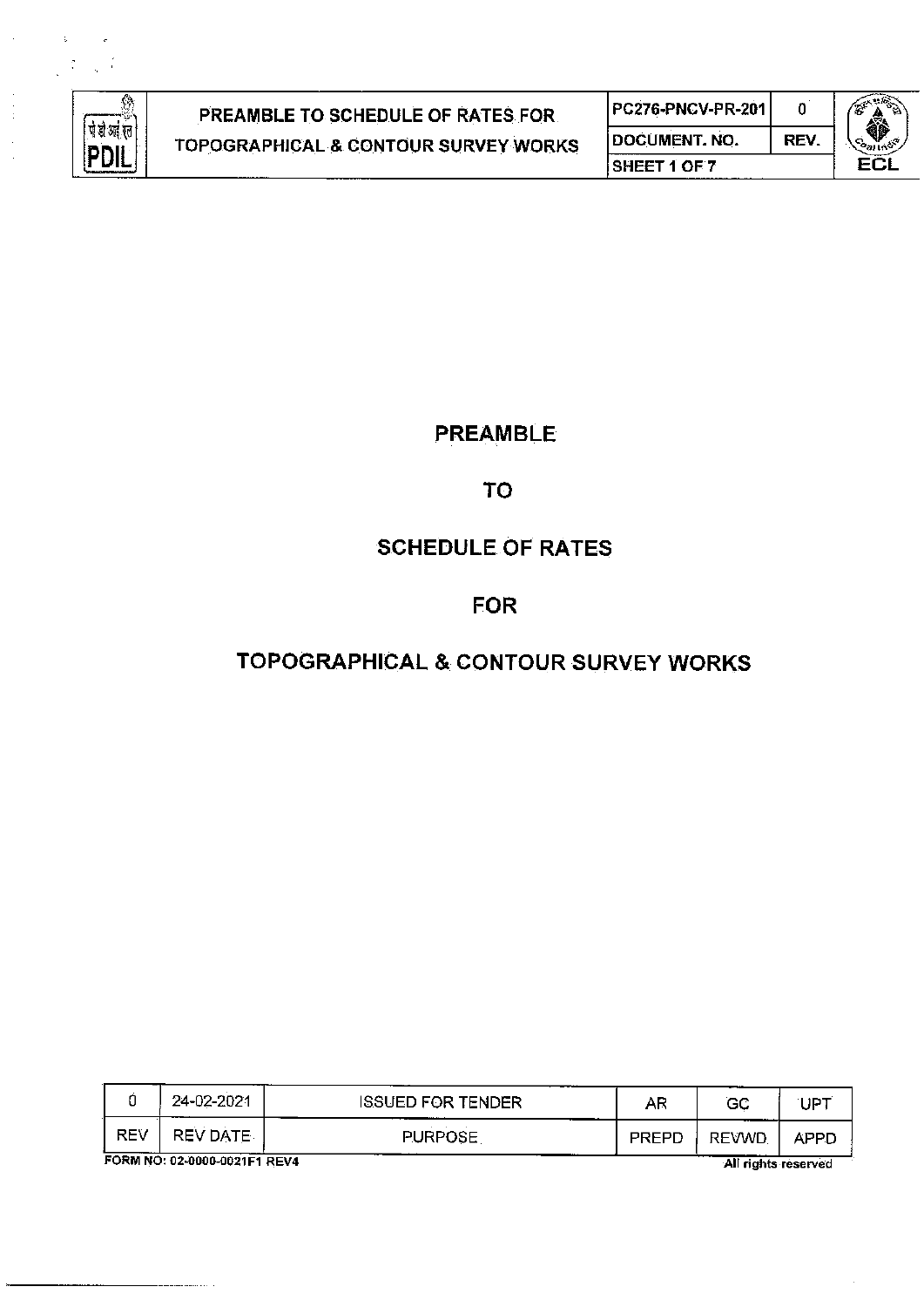



0

## **NOTES**

- The Tenderer shall refer to the "Technical Specifications"before quoting their Rates. The  $1$ rates quoted shall be inclusive of all the works specified therein, for the successful completion of the work, including submission of Initial as well as Final reports, after incorporating client's/owner's comments., complete, as specified in the tender document.
- The Tenderer shall note that the supply of Manpower, arranging precise instruments,  $2.$ cutting of wild bushes etc. required for proper execution of the work, shall be their responsibility.
- The Tenderer shall note that the supply /procurement of all the materials, required for the  $3<sub>1</sub>$ job, shall be their responsibility
- The Tenderers are specially advised to visit the site prior to quoting rates, as no change in  $4.$ rates and amount will be accepted later on for any reason whatsoever.
- The tenderer shall note that the quantities of different items as given below are tentative  $5^{\circ}$ based on available drawings/ informations collected from site and are subject to variation and they shall not be entitled to claim anything extra or compensation on this account. Owner / consultant do not guarantee the work under each item of the "Schedule of rates". Quotation of individual item may vary up to any extent. The total quantum of work may vary upto 25% on either side of the total awarded contract value and on this account, no variation of quoted rates of item will be permitted.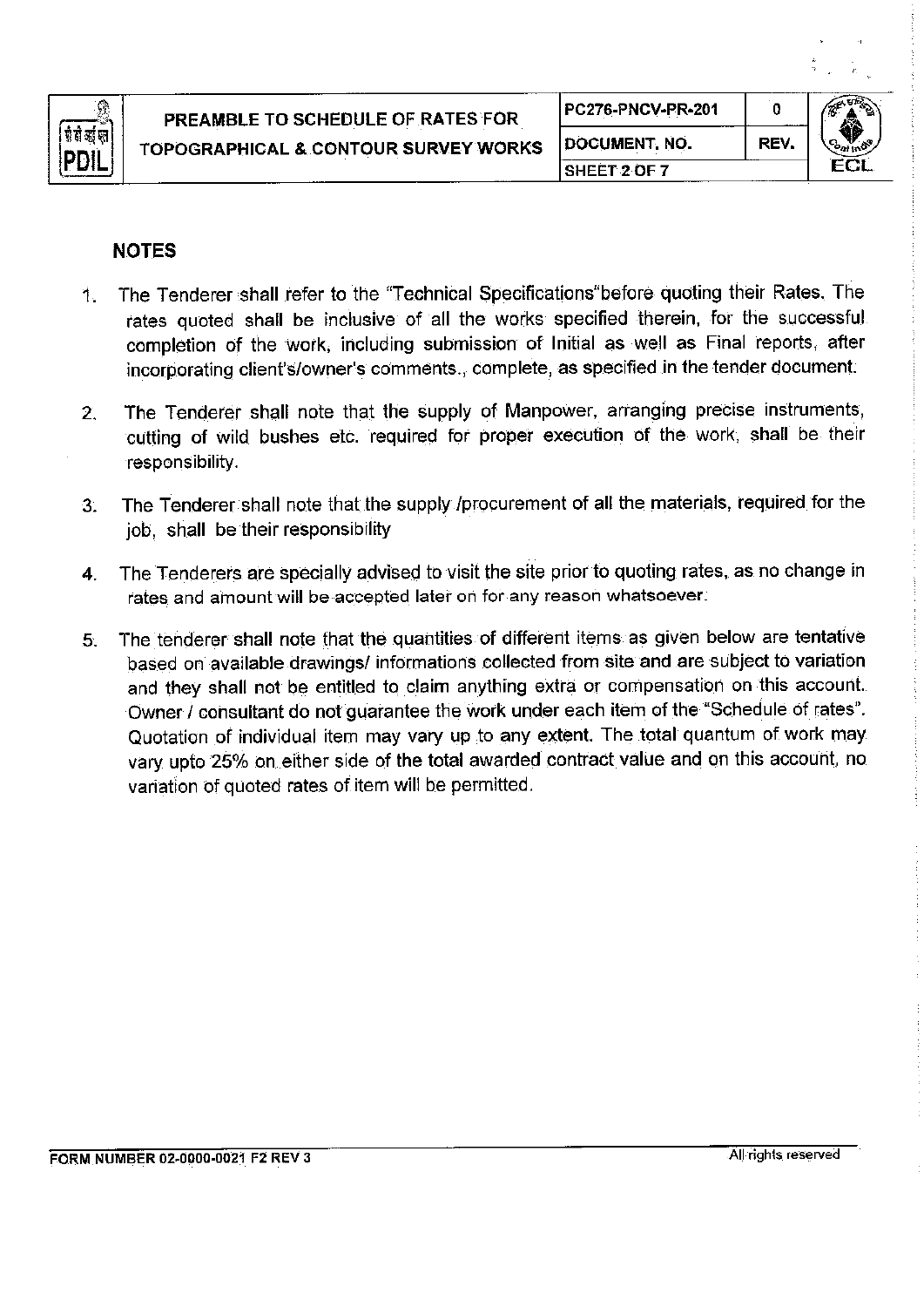

 $\frac{1}{2}$ 

 $\mathbb{R}^2$ 



#### $1.0$ **GENERAL**

- 1.01 The plans have been evolved tentatively based on information available with Owner / Consultant but the dimensions and details etc. are liable to changes. The Tenderers shall not be entitled to claim any higher rate or compensation on this account. The tender drawings are intended mainly to give an indication of the probable type of works. The successful Tenderers will, however, be required to execute the work as per detailed approved drawings issued to them from time to time. Owner reserves the right to add / delete any of works mentioned in the N.I.T.. during the currency of the contract.
- $1.02$ The Tenderers shall note that the quantities of the different Items, as given in the "Schedule of Rates" are tentative based on tentative tender drawings and are subject to variation and they shall not be entitled to claim any higher rate or compensation on this account. Owner / Consultant reserves the right to change / modify the size and type of sections at any time. Owner / Consultant does not guarantee work under each item of the Schedule of Quantities. The total quantum of work may vary up to 25% on either side and nothing extra will be paid on this account. Quantum of individual item may vary to any extent.
- $1.03$ The Tenderers shall be fully responsible for the correct setting out and execution of the work in accordance with approved drawings which will be supplied to them progressively. All tools, tackles, construction equipments etc., required for the successful execution / construction of the complete work, shall be responsibility of the Tenderers.
- $1.04$ The quantities given in the "Schedule of Rates" are approximate and are given only for the guidance for quoting rates. Payments on bills shall, however, be made on actual measurements of quantities of work done as per approved drawings. Unless otherwise specified, measurements of quantities shall be taken as per Indian Standards IS: 1200.
- 1.05 The rates to be inserted in the "Schedule of Rates" are to be inclusive of the value of the work described under several items including all costs and expenses which may be required for the construction of the work described together with all taxes. general risks, liabilities and obligations such as temporary buildings / hutments. fencing, watching, lighting, insurance, labour regulations, indemnity, maintenance and the like. The prices shall be inclusive of all labours, materials, tools, plants, equipment, hoists, tackles, scaffoldings, the sundries, etc., as may be necessary for the completion of the work in all respects.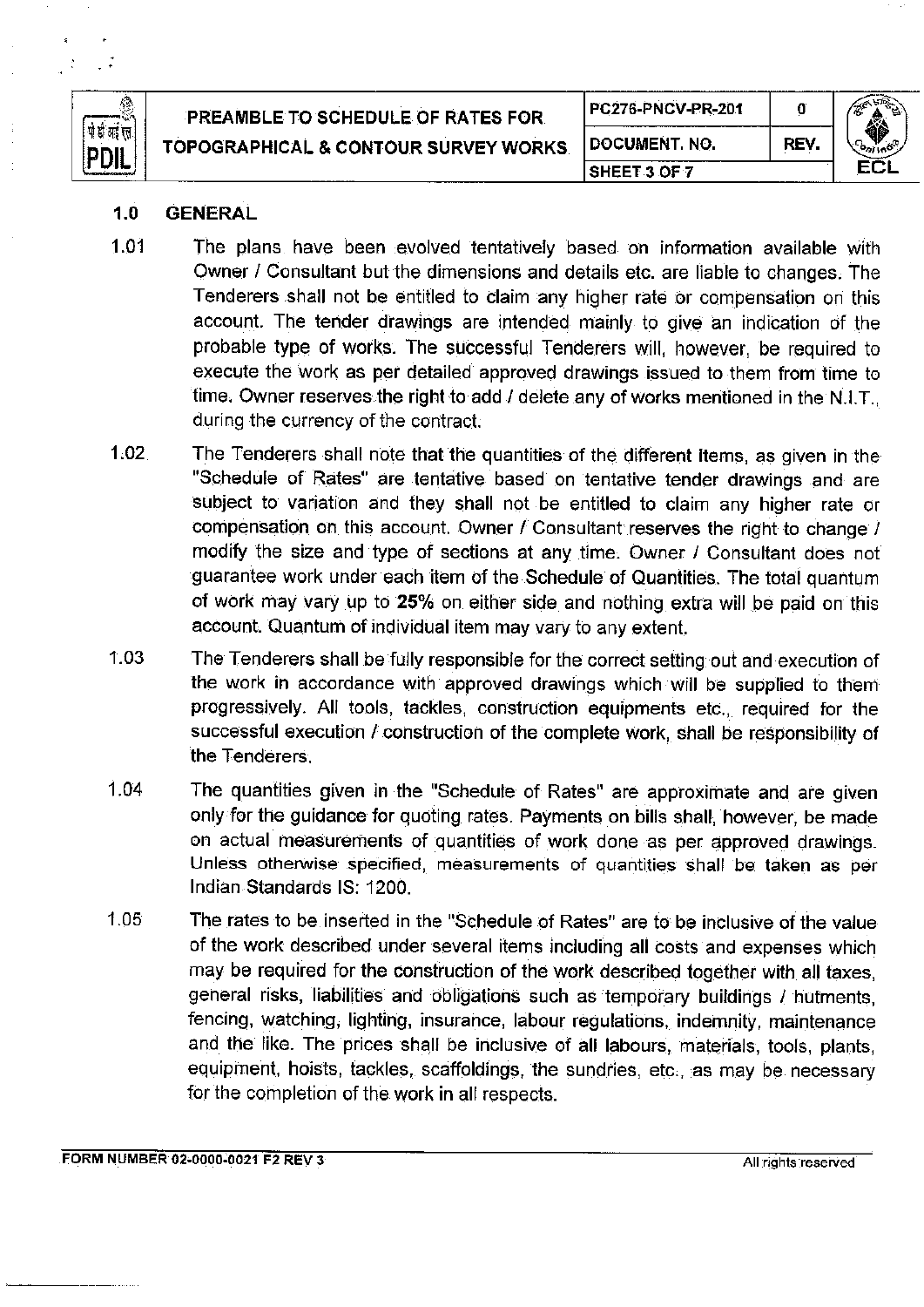



Ő

青

- No work shall be undertaken at site until detailed approved drawings have been 1.06 issued by the Owner / Consultant in writing. Subsequent revision in the drawings which become necessary shall be incorporated and revised drawings issued to the Contractor who shall execute the work as per the latest revised drawings. Nothing extra will be paid on this account and no claim whatsoever will be entertained on this account. The Owner / Consultant reserves to themselves the right to modify / revise / alter etc. in any drawing supplied to the Contractor.
- Any fabrication / construction done before final approval of the drawings shall be 1.07 the Contractor's responsibility.
- In case of any discrepancy between the description of items given in the "Schedule 1.08 of Rates" and Specifications, drawings and other documents, the decision of the Owner / Consultant in writing shall be final, binding and conclusive for the purpose of this contract.
- The term "Design and drawings" mentioned in the description of Items in the 1.09 "Schedule of Rates" means the detailed approved design drawings marked "Good. for Construction".
- The work "As described", "As shown", "As directed" or "As approved", "As  $1.10$ mentioned" in the description of Items shall mean as directed in design or detailed drawings and as directed by the Engineer-in-Charge.
- The Owner shall furnish the Contractor with only reference points of the job site  $1.11$ and the Contractor shall at his own cost and initiative, set out the works to the satisfaction of the Engineer-in-Charge but shall solely be responsible for the accuracy of such setting up not withstanding satisfaction as aforesaid of the Engineer-in-Charge or any other assistance rendered by the Engineer-in-Charge for the purpose.
- The Contractor shall provide, fix and be responsible for the maintenance of all  $1.12$ stakes, templates, level marks, profiles and the like and shall take all precautions necessary to prevent their removal or disturbance, and shall be responsible for the consequence of such removal or disturbance and for their efficient and timely reinstatement. The Contractor shall also be responsible for the maintenance of all survey marks, boundary marks, distance marks and centre line marks, whether existing or supplied / fixed by the Contractor.
- Before commencing the work, the Contractor shall at his own cost and initiative 1.13 provide all necessary references, level posts, pegs, bamboos, flags, ranging rods, strings and other materials for proper layout of the work in accordance with the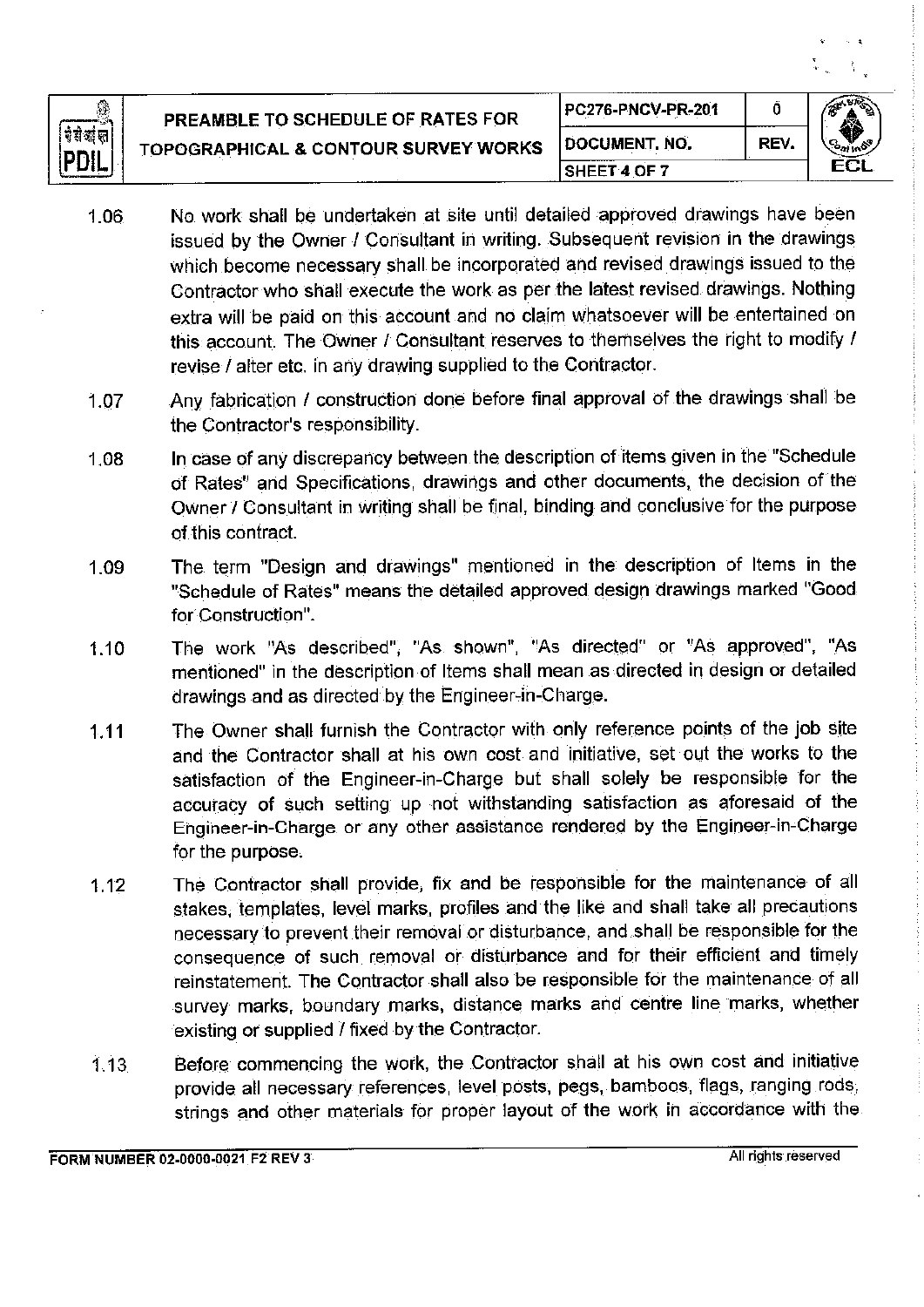



0

REV.

scheme for fixing bench marks acceptable to the Engineer-in-Charge. The centre of longitudinal or face line and cross line shall be marked by means of small masonry pillars. Each pillar shall have distinct mark at the center to enable a theodolite to be set over it. No work shall be started until all these points are approved by the Engineer-in-Charge in writing.

But such approval shall not relieve the Contractor of any of his responsibilities in respect of the adequacy or accuracy, thereof. The Contractor shall also provide all labour, material and other facilities necessary for the proper checking of layout and inspection of the points during construction.

- 1.14 Pillars bearing geodetic marks located at the site / unit of works under construction should be protected and fenced by the Contractor.
- On completion of works, the Contractor must submit to the Engineer-in-Charge the  $1.15$ geodetic documents according to which the work was carried out.
- 1.16 The Contractor shall be exclusively responsible for the provision and maintenance of horizontal and vertical alignments and levels and for the correctness of every part of the work in accordance there with and shall at his own cost rectify any errors or imperfections therein.
- $1.17$ The Contractor shall at all times during the progress and continuance of the works be responsible for and effectively maintain and uphold in good, substantial, sound and perfect condition of all / and every part of works and shall make good from time to time and at all times as often as the Engineer-in-Charge shall require any damage of defect that may during the above period arise in or be any way connected with works.
- $1.18$ The portion which is under HOLD shown in the approved drawing or the portion which would be brought under HOLD during execution on account of coordinating different activities of other working agencies shall be taken up by the Contractor to execution only after the said HOLD is withdrawn. The Contractor on this account shall not be entitled to claim for any compensation.
- 1.19 The Contractor shall maintain adequate drainage facilities at the work site at all times during the execution of the work.
- 1.20 No compensation shall be made by the Owner / Consultant for any damage done by rain or traffic during the execution of the work.
- $1.21$ The Contractor shall afford all reasonable facilities such as scaffolding etc., and cooperation to the various other agencies and Contractors, for services not

 $\varphi = \frac{d}{2}$ 

 $\sim 10$ 

 $\sim 10^{11}$